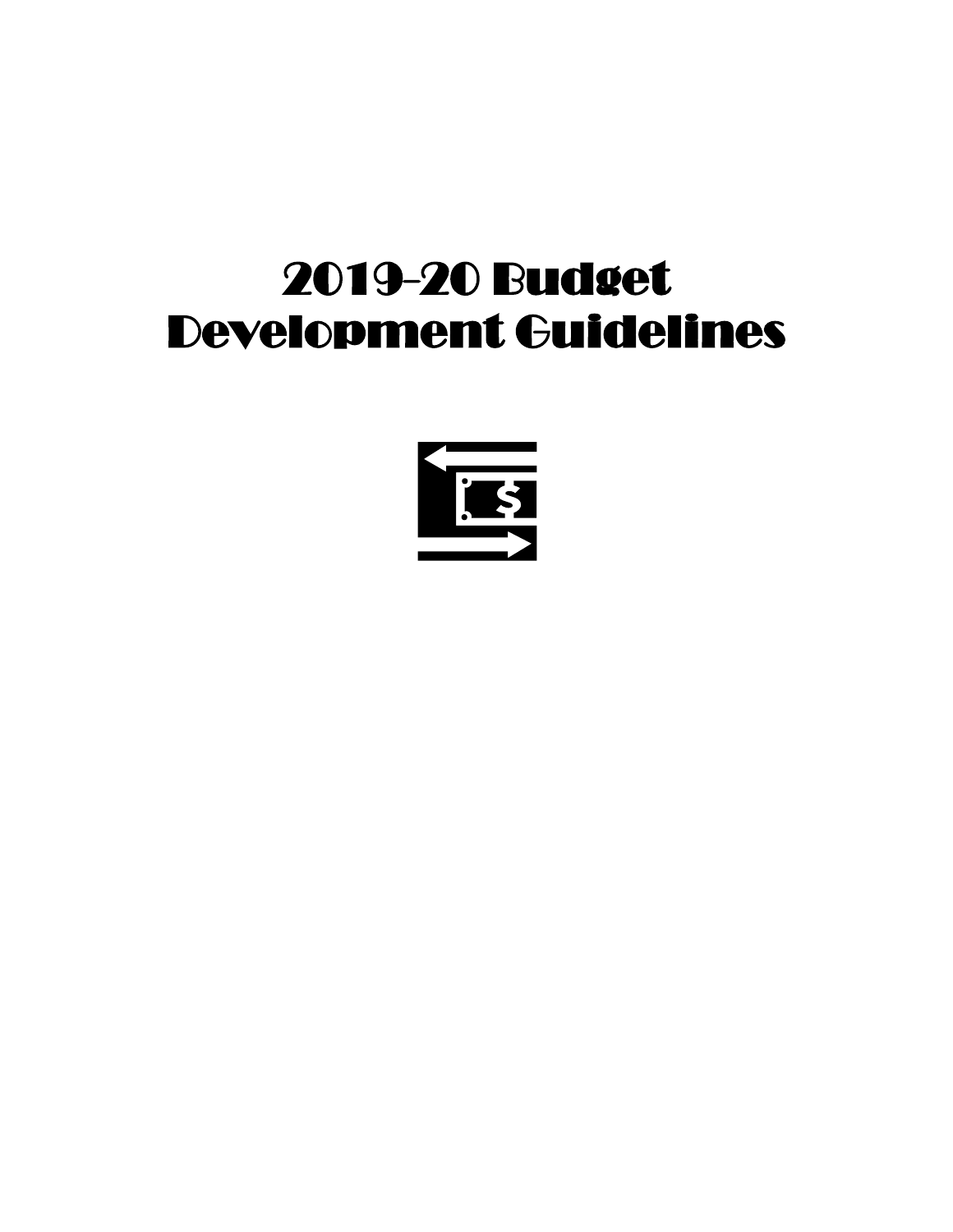### **TABLE OF CONTENTS**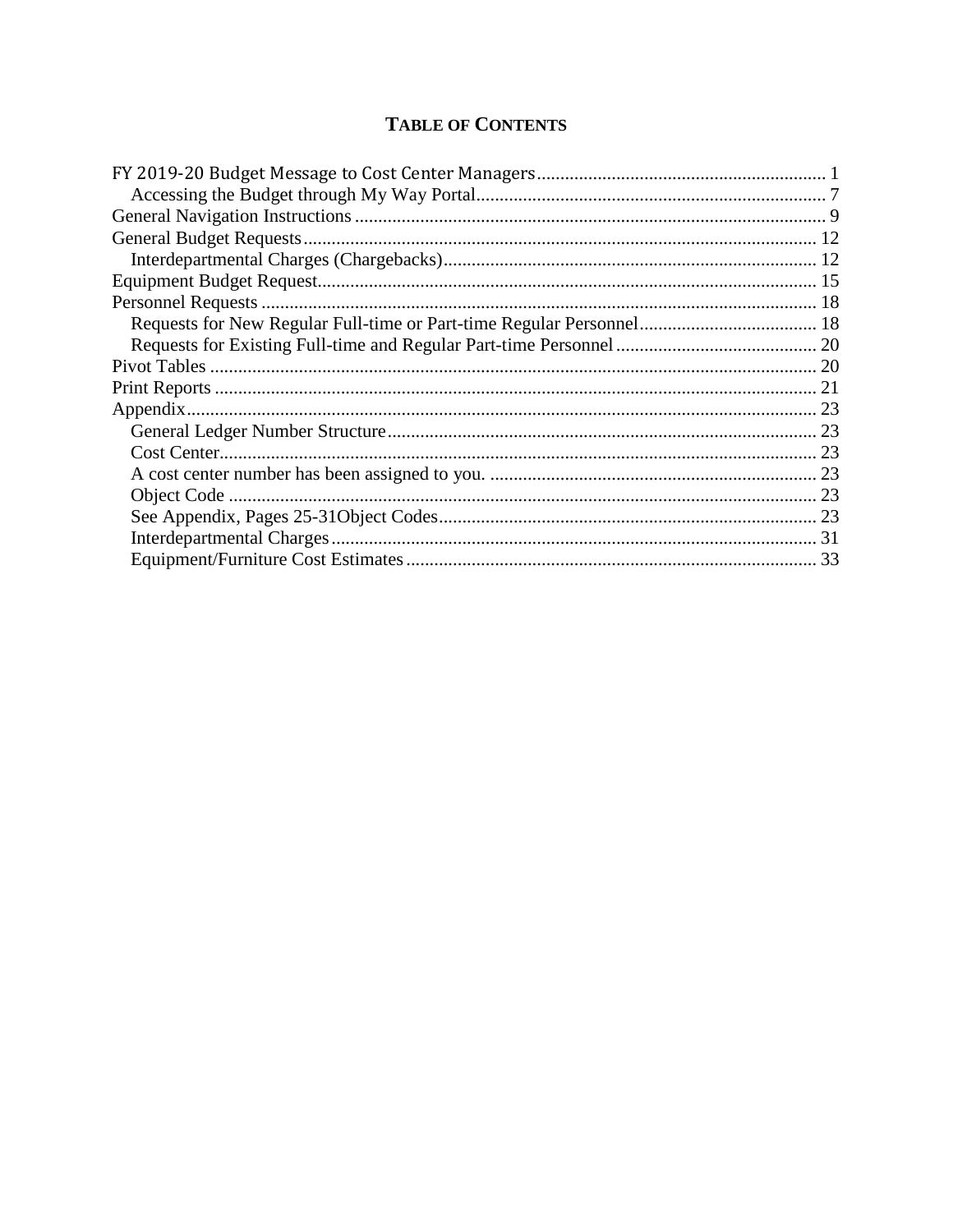# **FY 2019-20 Budget Message to Cost Center Managers**

<span id="page-2-0"></span>The primary goal for MCC's annual budget is to provide a resource allocation plan that best serves students and our four-county service area.

Please make this an inclusive process by ensuring that everyone you represent has quality opportunities to understand and participate in development of their cost center summary plans and budget requests. It is the quality of our collective efforts that will determine MCC's ability to achieve "great" outcomes.

Budget is simply an initial plan. Besides estimating revenues and expenditures, the budget provides a responsible level of contingency protection and flexibility. It's important to note that just because a request makes it into the College's adopted budget, this does not guarantee the actual request for funds will be approved. Resource planning and utilization decisions are made based on what best serves the College's mission in light of current circumstances.

The budget system (CollegeSuite) will function basically the same as last year. **If you have budget questions or feedback, please contact Gordon Jensen or Pauline Laughlin.**  Note the following:

### **Budget Calendar**

The Budget Calendar follows this message. Initial budget input deadline is May 8th.

### **MCC's Areas of Strategic Focus**

Following this message and the Budget Calendar is MCC's FY 2019-20 Areas of Strategic Focus document.

For any budget request that directly relates to a strategic focus, select the appropriate number from the drop-down in the Initiative field.

Remember to complete your Cost Center Summary for each General Fund Cost Center to help explain your budget requests and variances.

### **Priority**

Be prepared to justify the priority you assign to each of your budget requests. The priority should be based on how important and certain this resource need is to mission achievement. If you assign an "A" priority to a budget request, be ready to explain why it is a "must have" item.

It is helpful for planning and awareness purposes if you input contingency ('must have if' use "AC"; 'should have if' use "BC") and lower priority ('should have' use "B"; 'nice to have' use "C") requests.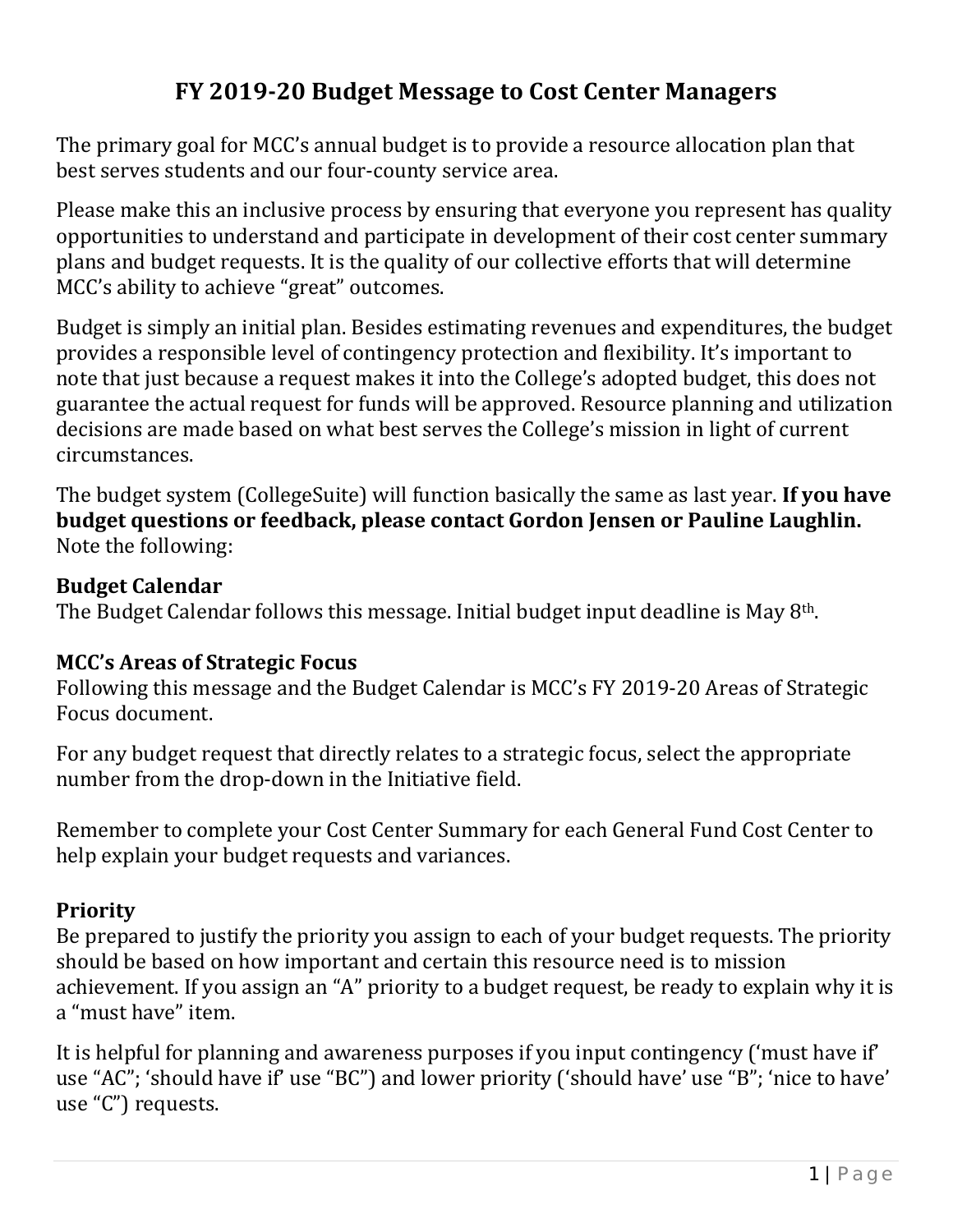# **New Full-time and Part-time Regular Personnel Requests**

All requested positions require thorough justification when submitted. Please do not budget for "standard" furniture, equipment or software needs of requested positions.

### **Part-Time Temporary Employees (PTT) and Employee Overtime**

Requests for PTT funding requires an individual budget line for each PTT position (each position must have a Part-Time Temporary Request To Hire Form on file with HR). As usual, requests for overtime monies will be closely reviewed, so provide reasonably detailed descriptions and comments to help justify your need.

### **Part-Time Credit and Non-Credit Instruction**

Part-time credit and non-credit instruction budget requests should be based on current year actual expenditures appropriately adjusted for planned changes in course sections and changes in full-time faculty.

### **Advertising and Printing/Publishing**

With few exceptions, advertising (5210) and printing/publishing (5280) needs should be discussed with Public Affairs to establish a plan and budget estimates. Remember, advertising includes sponsorships, tradeshow/event booth rentals and swag (giveaway) items in addition to traditional advertising (print, TV, radio, online).

### **Copier Costs**

In most cases, cost center managers should budget two cents per copy in object code 5275 – R&M Copier Equipment. This per copy charge covers everything except paper.

### **Software and Web Processing Services**

Requests for software (object code 5297) and web processing services (object code 5298) will be reviewed by the Software Review Group, so provide reasonably detailed descriptions and comments to help justify need. Web processing services should be used for software and processing that is not hosted by the College.

### **Equipment**

All equipment requests (for budget, always use object code 5500) will be reviewed by the Equipment Budget Focus Group and any PC related items will also be reviewed by the PC Matching Group, so provide reasonably detailed descriptions and comments to help justify your need. Please do not budget for "standard" furniture and equipment (e.g. desk, chair, PC) for replacement or new personnel, as this is coordinated college-wide.

### **Facility Needs**

If you are making a budget request that will require facility or infrastructure work, make sure you forward the appropriate work order/request form to Facilities and note this in your budget request.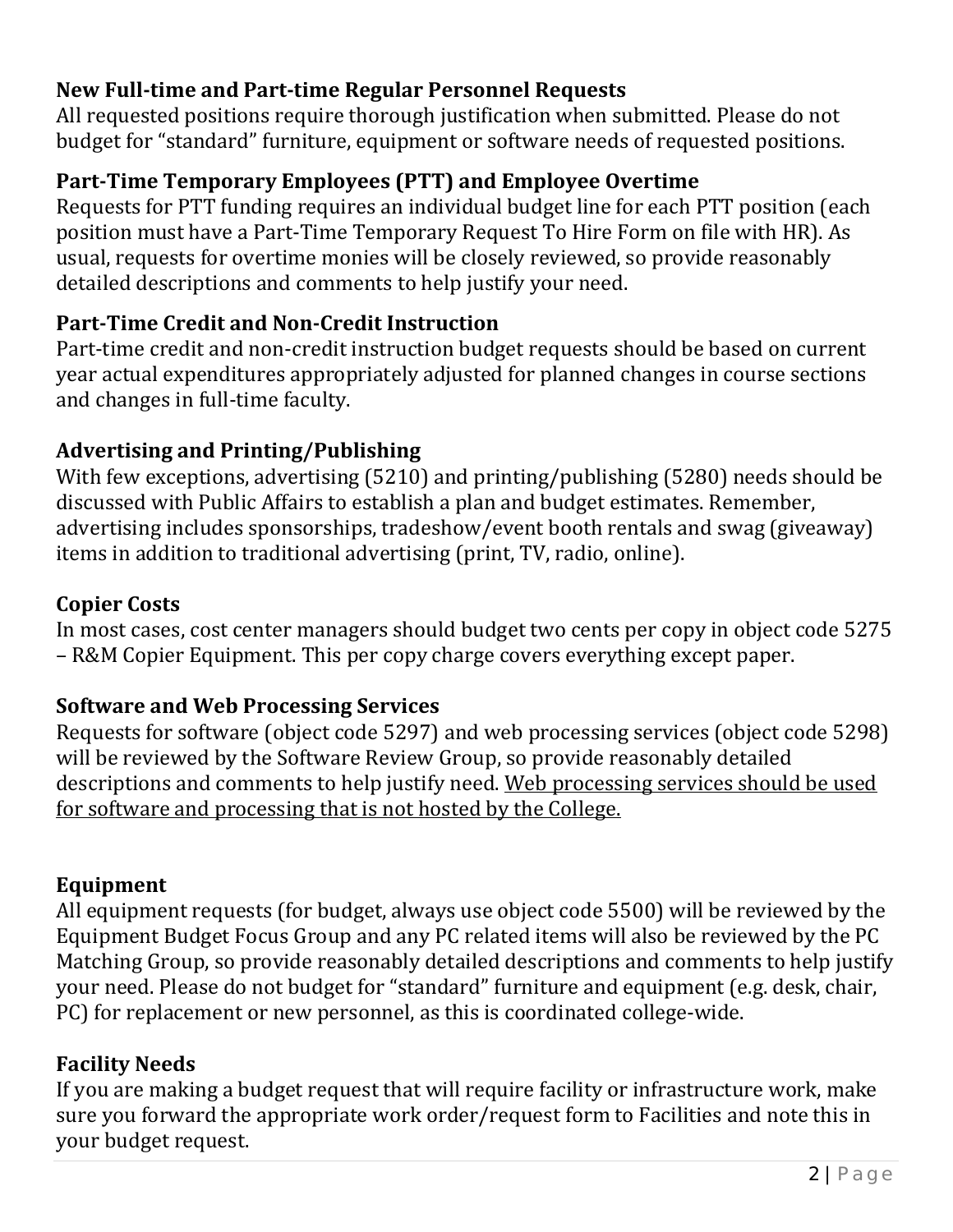*Included below are additional points to consider before entering budget requests:*

- Your 2018-19 General Fund budget requests, except for equipment, have been "rolled over" into 2019-20.
- When entering descriptions and comments, make sure your statements are brief yet clearly explain the item requested.
- A list of object codes with descriptions is provided in the Budget Development Guidelines appendix.
- The PC Matching Group continues to identify and request normal replacements/upgrades for all PCs, so you should only make a budget request for a PC when you have a special operational need (you have higher needs due to special software requirements or the nature of your work). This group will also review all PC related printer and equipment requests.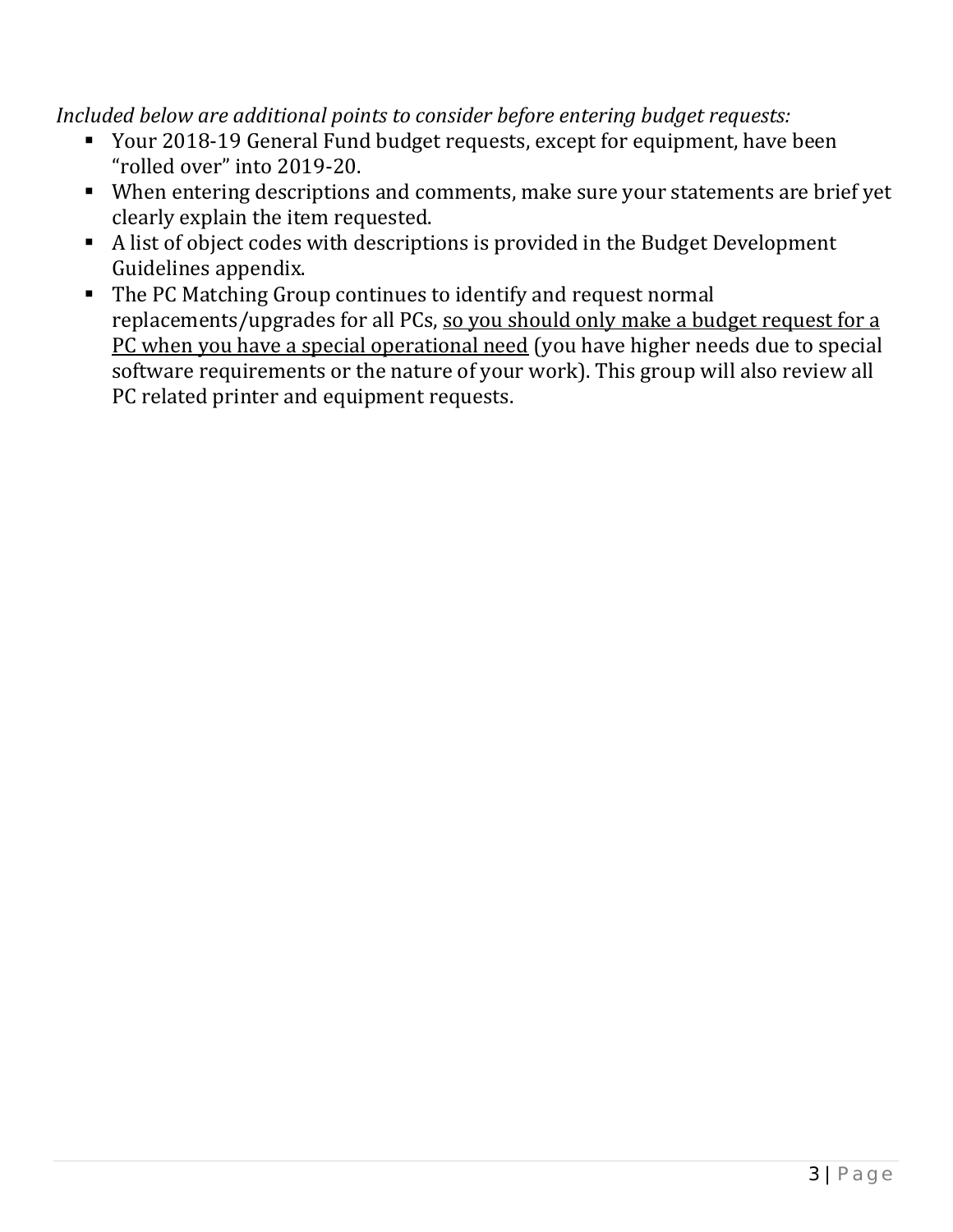### **FISCAL YEAR 2019-20 BUDGET CALENDAR**

| February/March | Cabinet members work with their areas to draft updated mission<br>achievement plans to help guide budget input            |
|----------------|---------------------------------------------------------------------------------------------------------------------------|
| February 26th  | Share the proposed budget calendar with the Board of Governors                                                            |
| March 26th     | If requested, discuss status of plans and budget, and review tuition and<br>fees with Board of Governors                  |
| March 28th     | Open budget system for input                                                                                              |
| April 23rd     | If requested, discuss status of plans and budget with Board of Governors                                                  |
| May 8th        | Cost center managers finish initial budget input                                                                          |
| May 21st       | If requested, discuss current draft of plans and budget with Board of<br>Governors                                        |
| By May 31st    | Equipment Budget Focus Group, PC Matching Group and Software<br>Review Committee will complete reviews                    |
| June 25th      | If requested, discuss current draft of plans and budget with Board of<br>Governors                                        |
| June 28th      | Deadline for proposed mission achievement plan and adjustments to<br>President's proposed budget                          |
| July 23rd      | Board of Governors receives the executive level mission achievement<br>plan and approves proposed FY 2019-20 budget       |
| August 27th    | Public hearing held on the Board of Governors' proposed budget and<br>amendments are considered and approved as necessary |
| September 17th | Remaining public hearing is held and Board of Governors amends and<br>adopts a final FY 2019-20 budget                    |
| September 20th | Adopted budget filed with the State and Counties                                                                          |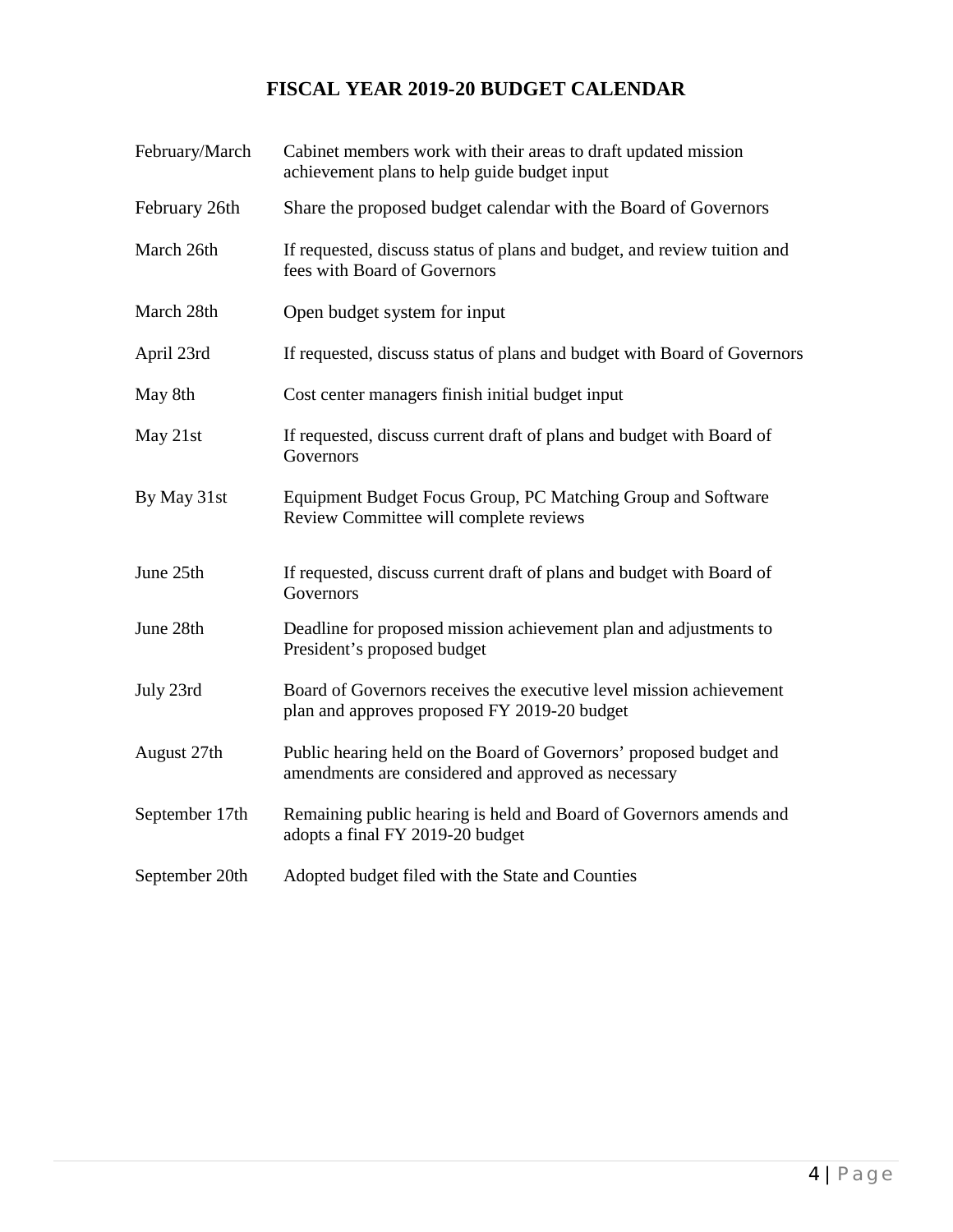5 | Page

### *2019-20 MISSION ACHIEVEMENT PLAN (MAP)*

**MISSION:** Metropolitan Community College delivers relevant, student-centered education to a diverse community of learners.

#### **GUIDING PRINCIPLES FOR DAILY OPERATIONS:**

- Provide student-focused learning and service
- Manage resources responsibly

#### **STRATEGIC FOCUS AREAS**

#### **STRATEGIC FOCUS 1. FOCUS LEARNING ON STUDENT SUCCESS**

MCC is committed to the delivery of robust learning experiences that match the needs of our community. Learning practices will be adaptive and responsive to ensure student success. Student learners at MCC will have the skills to help them build successful careers and successful communities.

To achieve this, in 2019-20, we will *(a) assure teaching and learning remain central to our mission, (b) build internal collaborative communities, (c) support innovation, and (d) implement focused student retention, persistence, and completion strategies.*

We will know our students are successful by monitoring and responding to student outcomes data.

#### **STRATEGIC FOCUS 2. SMOOTH STUDENT PATHWAYS**

Student success requires an excellent experience from connection to completion. MCC is committed to transforming student support systems that focus on personalized barrier-free onboarding, well-defined career pathway plans, and responsive touch points to ensure academic success. Nearing pathway completion, students will have access to relevant job opportunities and seamless transfer.

To achieve this, in 2019-20, we will **(a) create efficient and flexible pathways, (b) strengthen new student onboarding, and (c) create an intentional culture of student engagement and belonging.**

We will know our students are progressing successfully by gathering and monitoring student satisfaction and completion data.

#### *STRATEGIC FOCUS 3. PROACTIVELY PLAN OUR FUTURE*

A hallmark of community colleges is responsive commitment to the community. Through proactive planning, MCC is able to initiate actions to create change both internally and externally. At MCC, integrated planning helps us to be both responsive and to plan our desired future.

To achieve this, in 2019-20, we will *(a) construct a blueprint for world-class facilities, (b) know our students, and (c) create and enhance student affairs evaluation and assessment practices.*

We will know we are successful when our planning is inclusive and informed by data.

- Engage and respond to community needs
- Celebrate inclusivity and diversity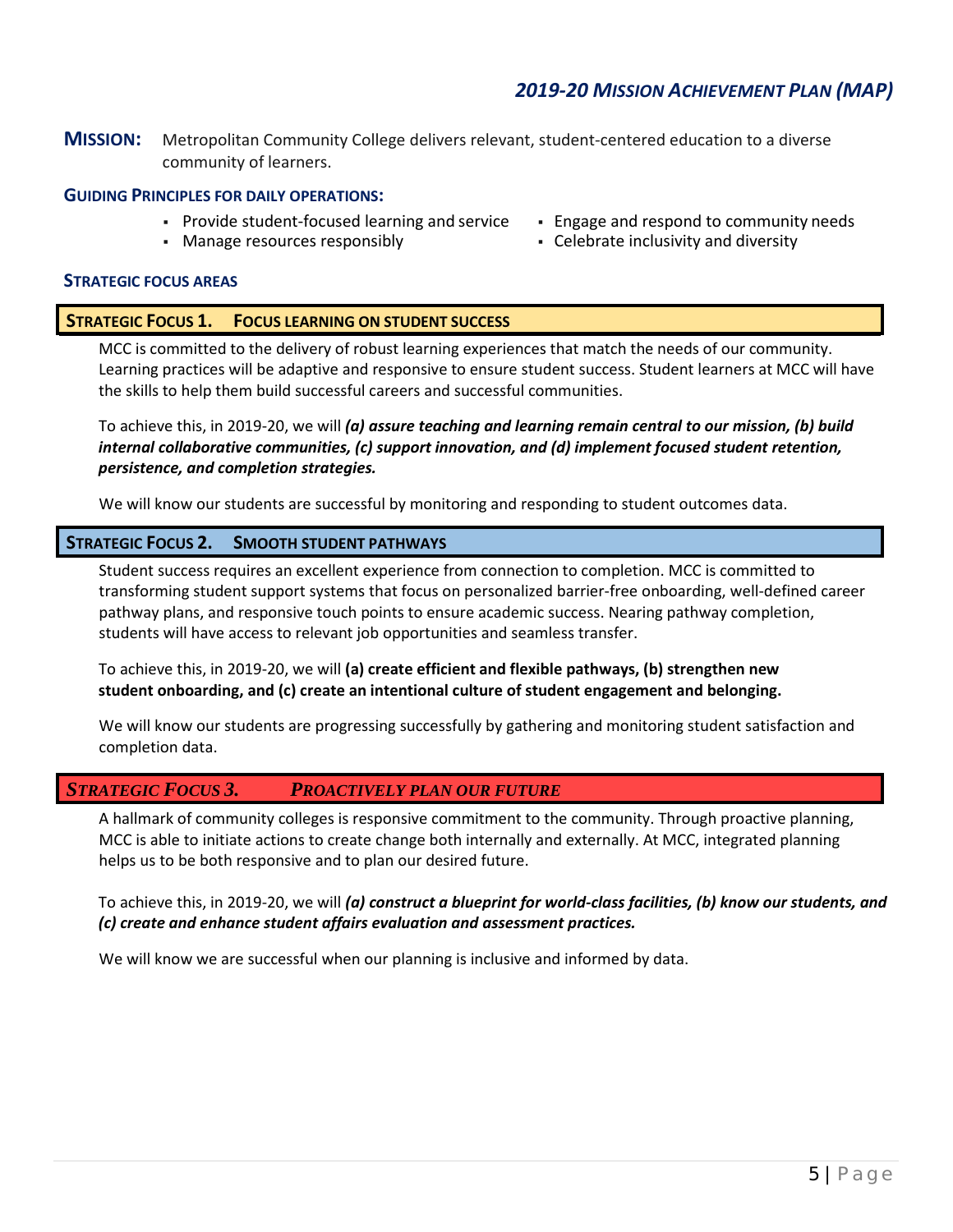Participation at MCC comes in many forms. Increasing participation means making informed decisions about growth choices--understanding whom we serve, whom we need to serve, and how we deliver the best learning possible.

To achieve this in 2019-20, we will *(a) increase participation in credit, non-credit, community, and cultural offerings; (b) respond to industry and workforce needs, and (c) integrate workforce initiatives as on-ramps for underserved populations.*

We will know we are successful by gathering and monitoring participation data within the communities we serve and analyzing MCC's impact.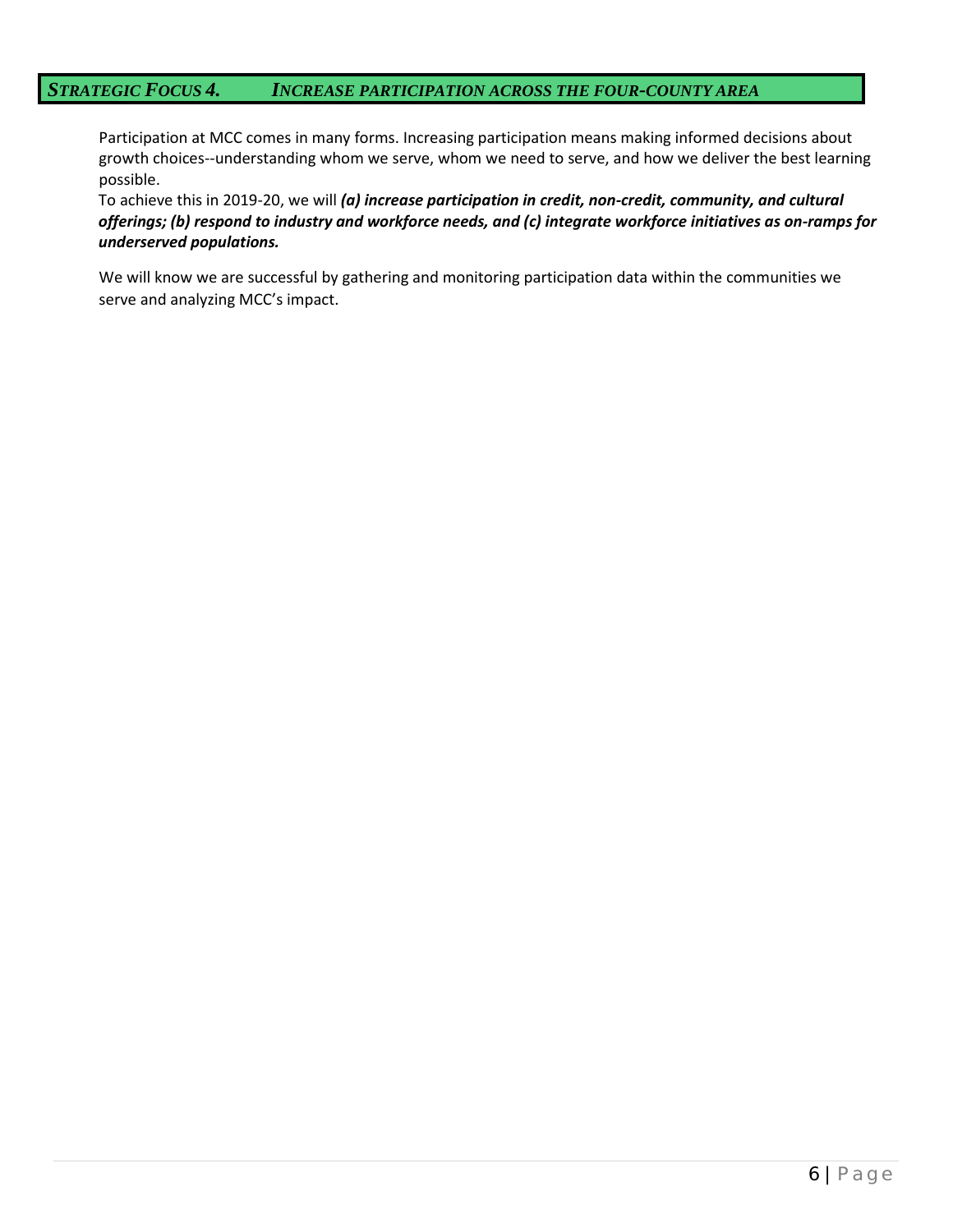### **MCC Budget Systems Instructions**

The MCC Budget input screens are located on the Internet.

### <span id="page-8-0"></span>**Accessing the Budget through My Way Portal**

1. Log in to **My Way**.

Г

2. Click on **Budget** link located under **College Links**.

| <b>College Links</b>                                | <b>My Links</b>                                            | <b>My Services</b> |  |  |  |  |
|-----------------------------------------------------|------------------------------------------------------------|--------------------|--|--|--|--|
| <b>25Live Resource Request</b>                      |                                                            |                    |  |  |  |  |
| <b>Academic Calendar</b>                            |                                                            |                    |  |  |  |  |
| <b>Budget</b>                                       |                                                            |                    |  |  |  |  |
| Colleague                                           |                                                            |                    |  |  |  |  |
| <b>Enrollment Summary</b>                           |                                                            |                    |  |  |  |  |
| <b>Faculty and Staff Resources</b>                  |                                                            |                    |  |  |  |  |
| <b>Forms bank</b>                                   |                                                            |                    |  |  |  |  |
| <b>Green Bikes</b>                                  |                                                            |                    |  |  |  |  |
|                                                     | Instructions for configuring mobile devices for Office 365 |                    |  |  |  |  |
| <b>Kronos</b>                                       |                                                            |                    |  |  |  |  |
| Office 365                                          |                                                            |                    |  |  |  |  |
| Recruit                                             |                                                            |                    |  |  |  |  |
| <b>Staff Training and Development Opportunities</b> |                                                            |                    |  |  |  |  |

3. Click on **Budget System, Reports and Area/Cost Center MAPs**.

| <b>Budget Development</b>                                                                                                                                                                                                                 |
|-------------------------------------------------------------------------------------------------------------------------------------------------------------------------------------------------------------------------------------------|
| → Budget System, Reports and Cost Center Summaries<br>• View Cost Center Summaries<br>• MCC's FY 2019-20 Areas of Strategic Focus<br>• Budget Development Guidelines<br>• Position Description Questionnaire<br>• Facilities Work Request |
| The following forms are to be used by all employees who are not cost center managers:                                                                                                                                                     |
| • Equipment/Furniture Request Form<br>• Miscellaneous Request Form                                                                                                                                                                        |

The **College Suite** screen opens (might have to sign-in).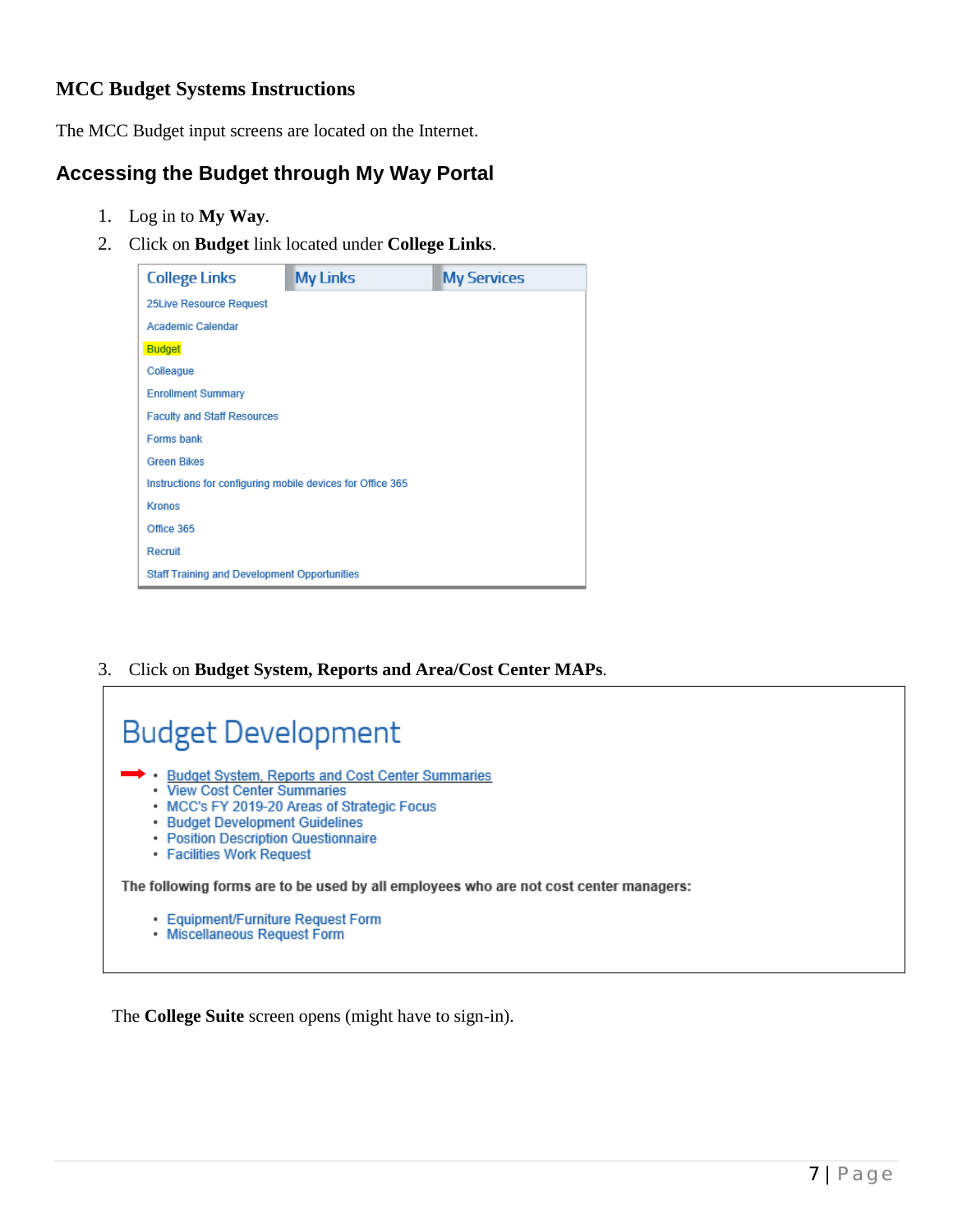

#### **Announcements**

Fiscal Year 2019-20 Budget Development Timeline

### **Upcoming Events**

| Event                                                                                                                     | <b>Event Date</b> |
|---------------------------------------------------------------------------------------------------------------------------|-------------------|
| Cabinet members work with their areas to draft updated mission achievement plans to help quide budget input               | February - March  |
| Share the proposed budget calendar with the Board of Governors                                                            | 02/26/19          |
| Open budget system for input                                                                                              | 03/28/19          |
| Cost center managers finish initial budget input                                                                          | 05/08/19          |
| Equipment Budget Focus Group, PC Matching Group and Software Review Committee will meet                                   | By May 31st       |
| Deadline for proposed mission achievement plan and adjustments to President's proposed budget                             | 06/28/19          |
| Board of Governors receives and accepts the proposed FY 2019-20 budget                                                    | 07/23/19          |
| Public hearing held on the Board of Governors' proposed budget and amendments are considered and approved as<br>necessary | 08/27/19          |
| Remaining public hearing held and Board of Governors amends and adopts a final FY 2019-20 budget                          | 09/17/19          |
| Adopted budget filed with the State and Counties                                                                          | 09/20/19          |
|                                                                                                                           |                   |

- 4. Most of the budget information will be entered in the **Request Screen**.
- **NOTE:** If you have any difficulties logging on, call Pauline Laughlin 622-2403, if she is not available then call Gordon Jensen – 622-2394.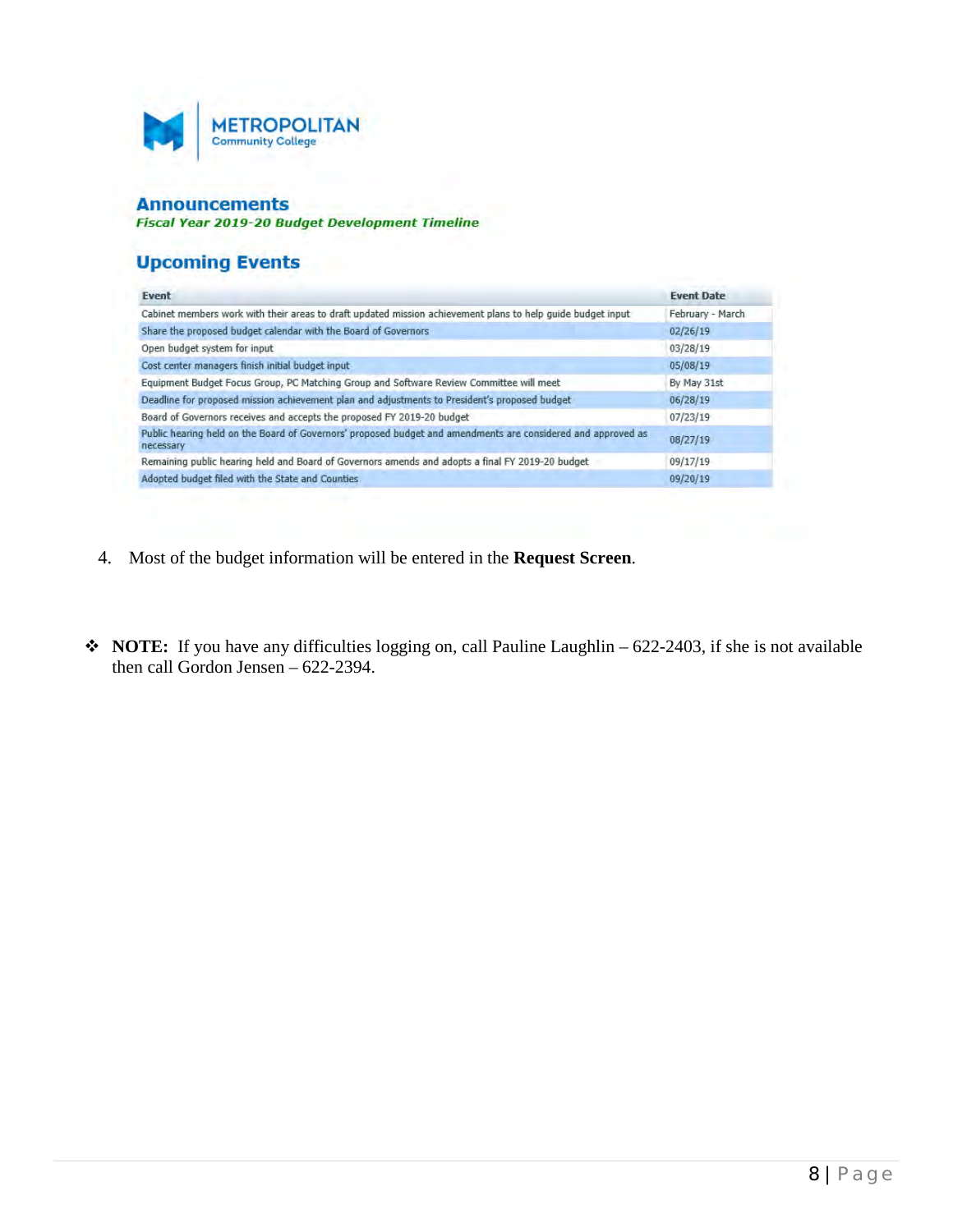### **General Navigation Instructions**

<span id="page-10-0"></span>*The following are general tips and techniques you may find useful to navigate within the budget screens. Refer to these when you need assistance.* 

- 1. To return to the Main Menu:
	- a. Click **File** and **Close** located on the Title Bar.

| File  | Export to |  | Expand/Collapse |
|-------|-----------|--|-----------------|
| Close |           |  |                 |

- 2. Check to see if a printer is detected by the system:
	- a. On the Menu Bar, click on **File** and **Print …**

| $P$ rint                                                                                     | ? X                                                                  |                     |
|----------------------------------------------------------------------------------------------|----------------------------------------------------------------------|---------------------|
| General Layout   Paper/Quality  <br>Select Printer<br>Add Printer<br>FOC16DV1 on:<br>PRTSVR5 |                                                                      | Printer is detected |
| Ready<br>Status:<br>Location:                                                                | $\Gamma$ Print to file<br>Find Printer                               |                     |
| <b>Comment:</b>                                                                              |                                                                      |                     |
| Page Range<br>$G$ All                                                                        | Number of copies: 1                                                  |                     |
| C Selection C Current Page                                                                   |                                                                      |                     |
| $C$ Pages:                                                                                   | $\begin{array}{ c c c c c }\hline & & & 2 & 3 \\ \hline \end{array}$ |                     |
|                                                                                              | Cancel<br>Print                                                      |                     |

- b. If there is no printer listed, double-click on **Add Printer** to add a *network* printer.
- c. Follow the Wizard steps.
	- If you need assistance with the printer, call the Help Desk.

You **must** use a *network* printer.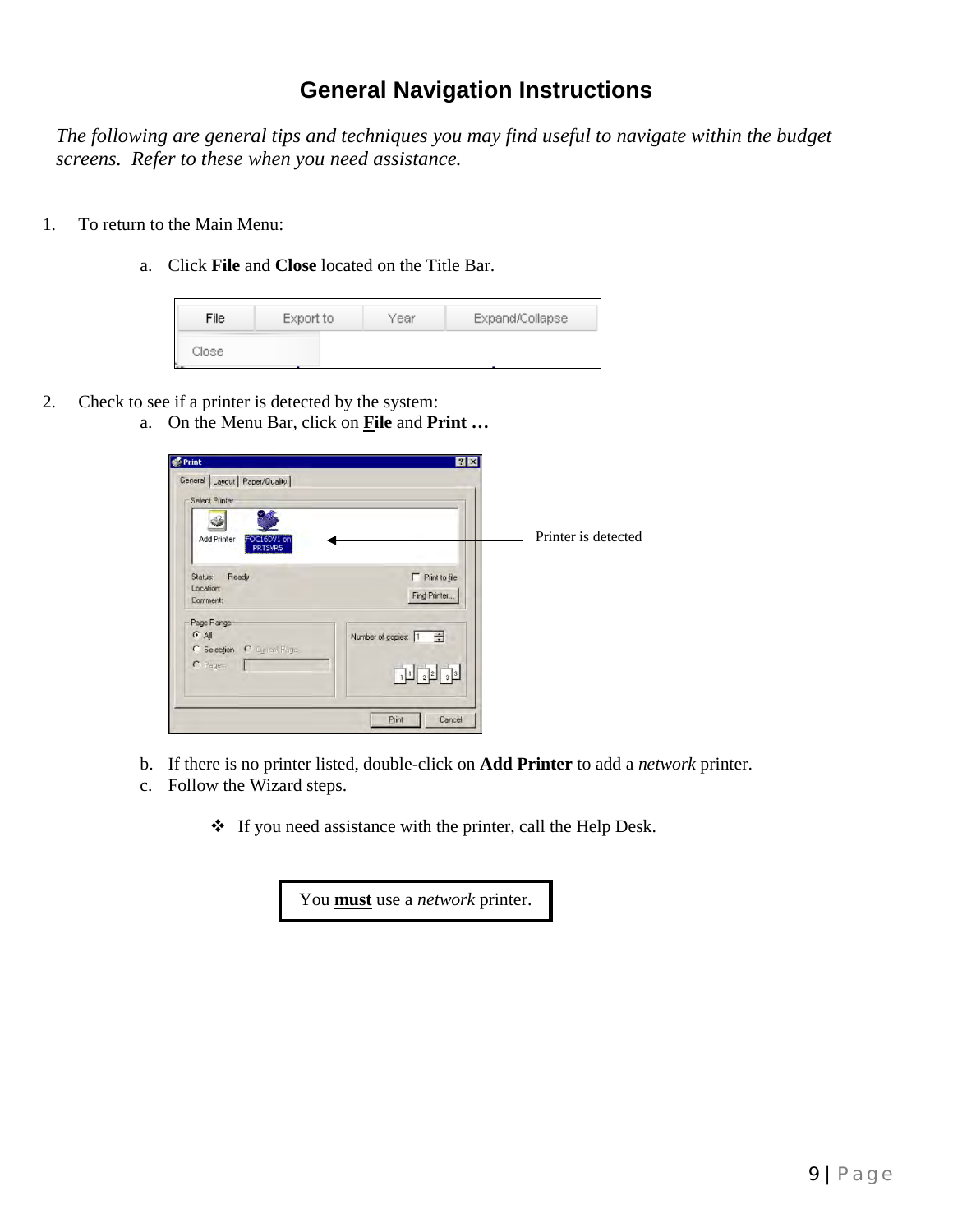#### 3. Expand/collapse items:

- a. Click on the **+** to expand an item.
- b. Click on the **-** to collapse an item. *-or-*
- c. Click on **Expand/Collapse** and **Expand all** (all items will be expanded).

#### 4. Delete a row of information:

a. Click on the + to expand an item and press **Delete.** 

| $\blacksquare$       | 5169          | <b>OVERTIME</b>                                  |  |          |  | \$1,500.00                              | \$2,700.00                 | \$1,637.73 | \$2,346.83         | \$2,434.19 |
|----------------------|---------------|--------------------------------------------------|--|----------|--|-----------------------------------------|----------------------------|------------|--------------------|------------|
| <b>Budget Detail</b> |               |                                                  |  |          |  |                                         |                            |            |                    |            |
|                      |               | Add new Budget Detail                            |  |          |  |                                         |                            |            | <b>2</b> Refresh   |            |
|                      |               | Item Description Qty Unit Cost Subtotal Priority |  |          |  |                                         | <b>Activity Initiative</b> | <b>PCS</b> |                    |            |
|                      |               | Winter Holiday Break 1                           |  | \$500.00 |  | \$500.00 A - Must Have N/A              | Not Assigned               |            | Edit Delete Detail |            |
|                      | Corporate Cup |                                                  |  |          |  | \$1,000.00 \$1,000.00 A - Must Have N/A | Not Assigned               |            | Edit Delete Detail |            |

- 5. Keyboard shortcuts:
	- a. To move from left to right through the columns, press the **<Tab>** key.
	- b. To move back (right to left), press **<Shift>+<Tab>**.
- 6. To enter data into a new field, or to modify any record, use the mouse to click the field that you want to enter or modify.
- 7. Some fields may have drop-down lists.

|                          |            |                  |          | Budget Detail   |                                |                   |                  |
|--------------------------|------------|------------------|----------|-----------------|--------------------------------|-------------------|------------------|
| Add new Budget Detail    |            |                  |          |                 |                                |                   | <b>2</b> Refresh |
| <b>Item Description</b>  | <b>Oty</b> | <b>Unit Cost</b> | Subtotal | <b>Priority</b> | <b>Activity</b>                | <b>Initiative</b> | PCS              |
| <b>Item Description:</b> |            |                  |          |                 | Priority: A - Must Have        |                   |                  |
| Quantity:                |            |                  |          |                 | Activity: $\boxed{\text{N/A}}$ |                   |                  |
| Unit Cost:               |            |                  |          |                 | Initiative Not Assigned        |                   |                  |
| SubTotal:                |            |                  |          |                 | PCS:                           |                   |                  |
| Update<br>Cancel         |            |                  |          |                 |                                |                   |                  |

- a. Click the **down arrow** to display the list.
- 8. Some items will have a checkmark  $\checkmark$  in the **Locked** checkbox, signifying this item cannot be changed/edited.

#### 5563 | IT EQUIPMENT GE \$1,000 宧

If a "locked" item is selected, a new item cannot be added.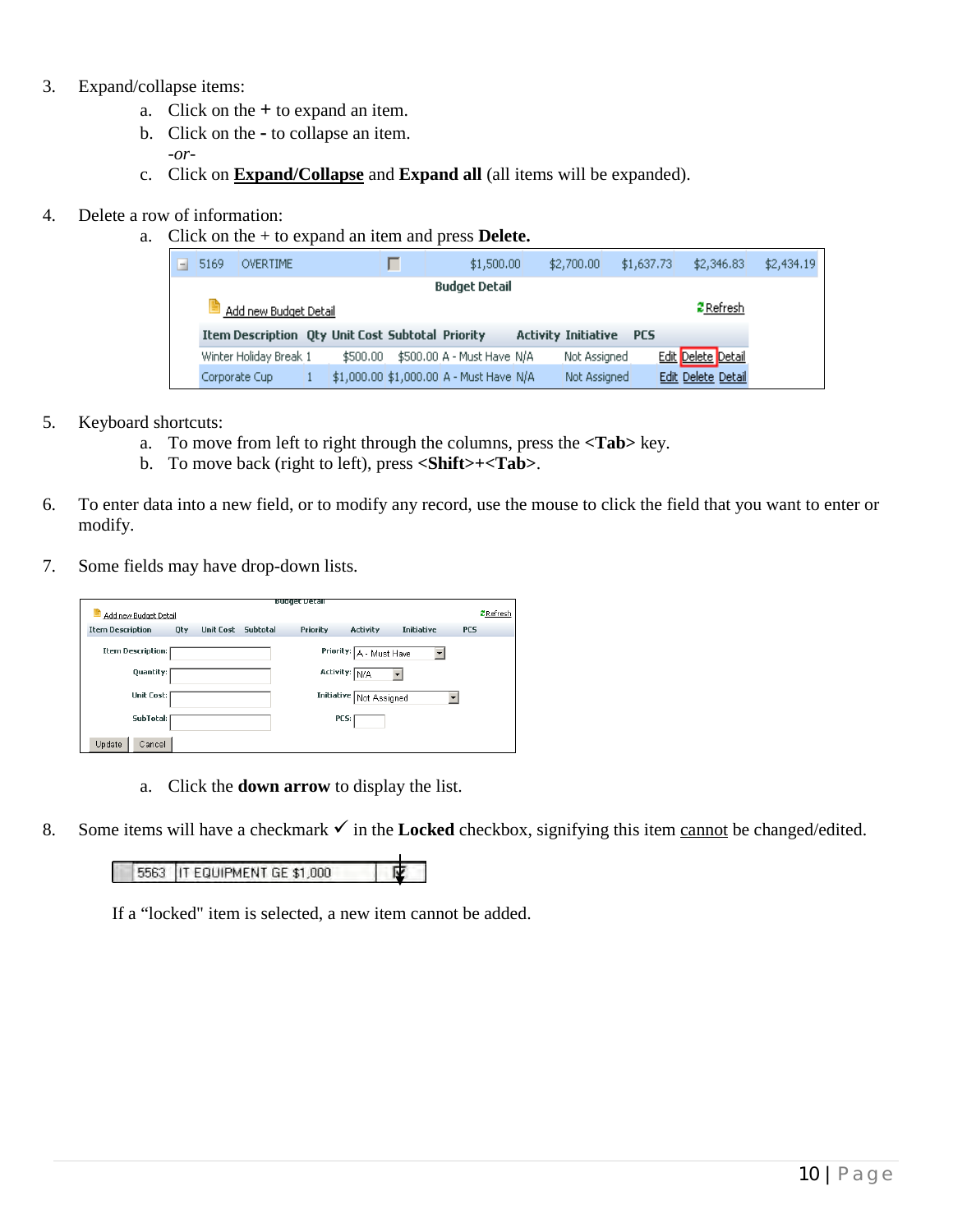9. Assign Delegates to give others permission for budget input. When a person has been assigned as a *delegate*, they have the same logon privileges as a Cost Center Manager.

Add a new delegate to a specific fund/location/cost center:

- a. On the main screen, go to **Utilities** and click on **Assign Delegate**
- b. Click on the  $+$  to expand an item
- c. Select a name from the drop-down list

Add a new delegate to all your fund/location/cost centers:

- d. On the main screen, go to **Utilities** and click on **Assign Delegate**
- e. On the Menu Bar, click on **Tools** and select **Add Delegate (en mass)**
- f. A dialog box opens

| <b>1 O</b> Add New Delegate (en mass)           |               |
|-------------------------------------------------|---------------|
| Name/Title<br>l-- Select --<br>Cancel<br>Insert | <b>Locked</b> |

- g. Enter a name
- h. Click heset
- **NOTE**: If you assign a delegate to **all** items (en mass), the delegate will have to be removed individually from each fund/location/cost center.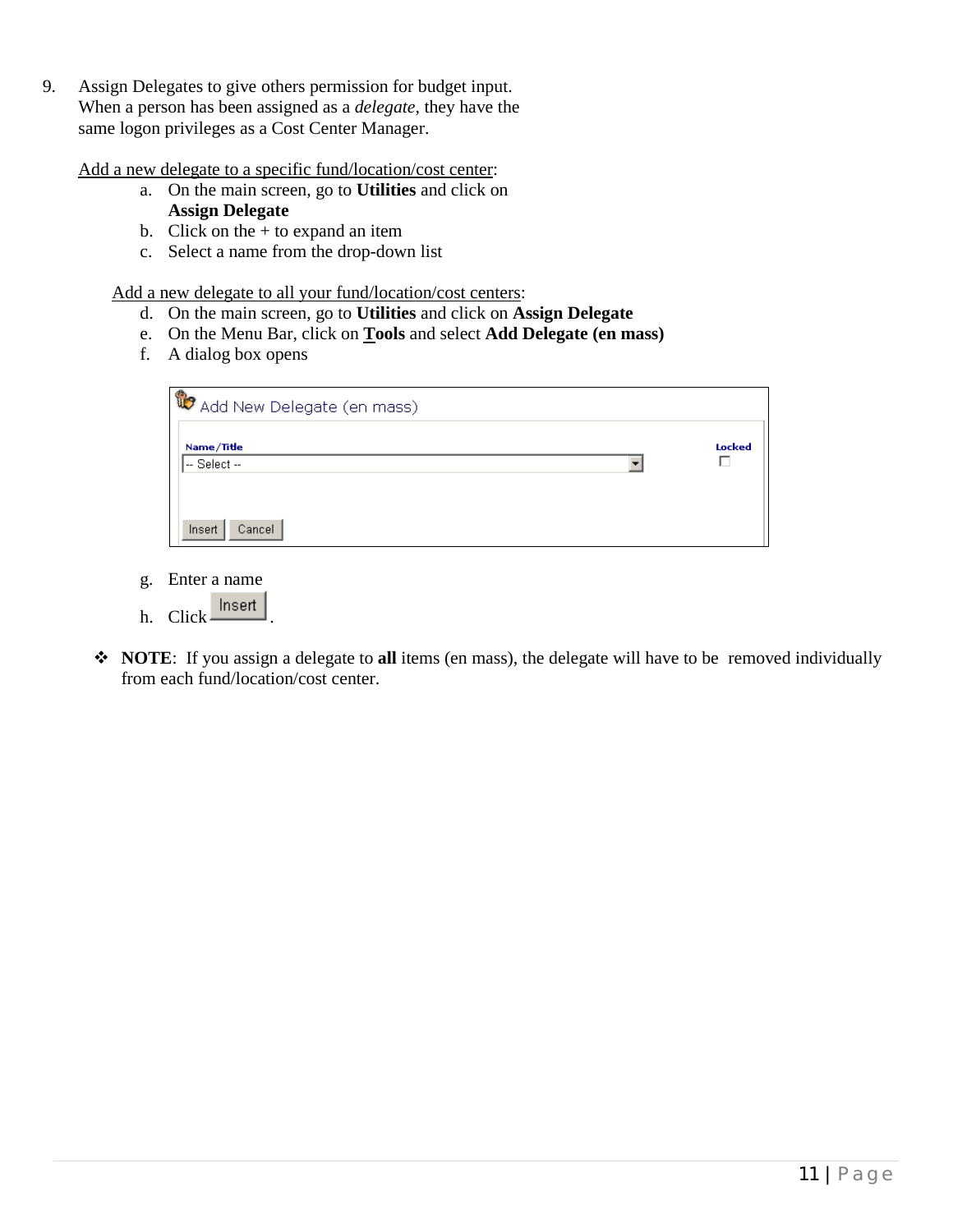### **General Budget Requests**

### <span id="page-13-1"></span><span id="page-13-0"></span>**Interdepartmental Charges** (Chargebacks)

*You must budget for the following chargeback items: (See* Appendix)  *Central Stores Copier Use Duplicating Center Foodservice Graphic Arts Instructional Design Services Mailroom (limited to a few select cost centers) Motor Vehicle Use* 

| 1. | Click on the $\rightarrow$ to<br>expand Budget.  | College Suite<br>Budget<br>Request Screen<br>Personnel Info<br>÷<br>Report Wizard<br><b>Utilities</b>                                                                                                                                                                                                                                                                                                                                                                                                                                                                                                                                          |
|----|--------------------------------------------------|------------------------------------------------------------------------------------------------------------------------------------------------------------------------------------------------------------------------------------------------------------------------------------------------------------------------------------------------------------------------------------------------------------------------------------------------------------------------------------------------------------------------------------------------------------------------------------------------------------------------------------------------|
| 2. | Click on Request<br>Screen.                      |                                                                                                                                                                                                                                                                                                                                                                                                                                                                                                                                                                                                                                                |
| 3. | To modify a<br>current budget<br>detail request: | Expand the object code (click $\star$ )<br>٠<br>Click Edit on the item you want to modify.<br><b>Object Object Descripition</b><br>Locked 2009 Requested 2008 Original 2008 Actual 2007 Actual 2006 Actual<br>INSTR - OVERLOAD<br>г<br>5102<br>\$0.00<br>\$0.00<br>\$0.00<br>\$0.00<br>\$0.00<br>$\equiv$<br><b>Budget Detail</b><br><b>Z</b> Refresh<br>Add new Budget Detail<br><b>Item Description</b><br><b>Qty Unit Cost Subtotal Priority</b><br><b>Activity Initiative</b><br><b>PCS</b><br>Edit Delete Detail<br><< Add Detail Description >> 1<br>\$0.00 C - Nice to Have N/A<br>\$0.00<br>Not Assigned<br>Make the necessary changes |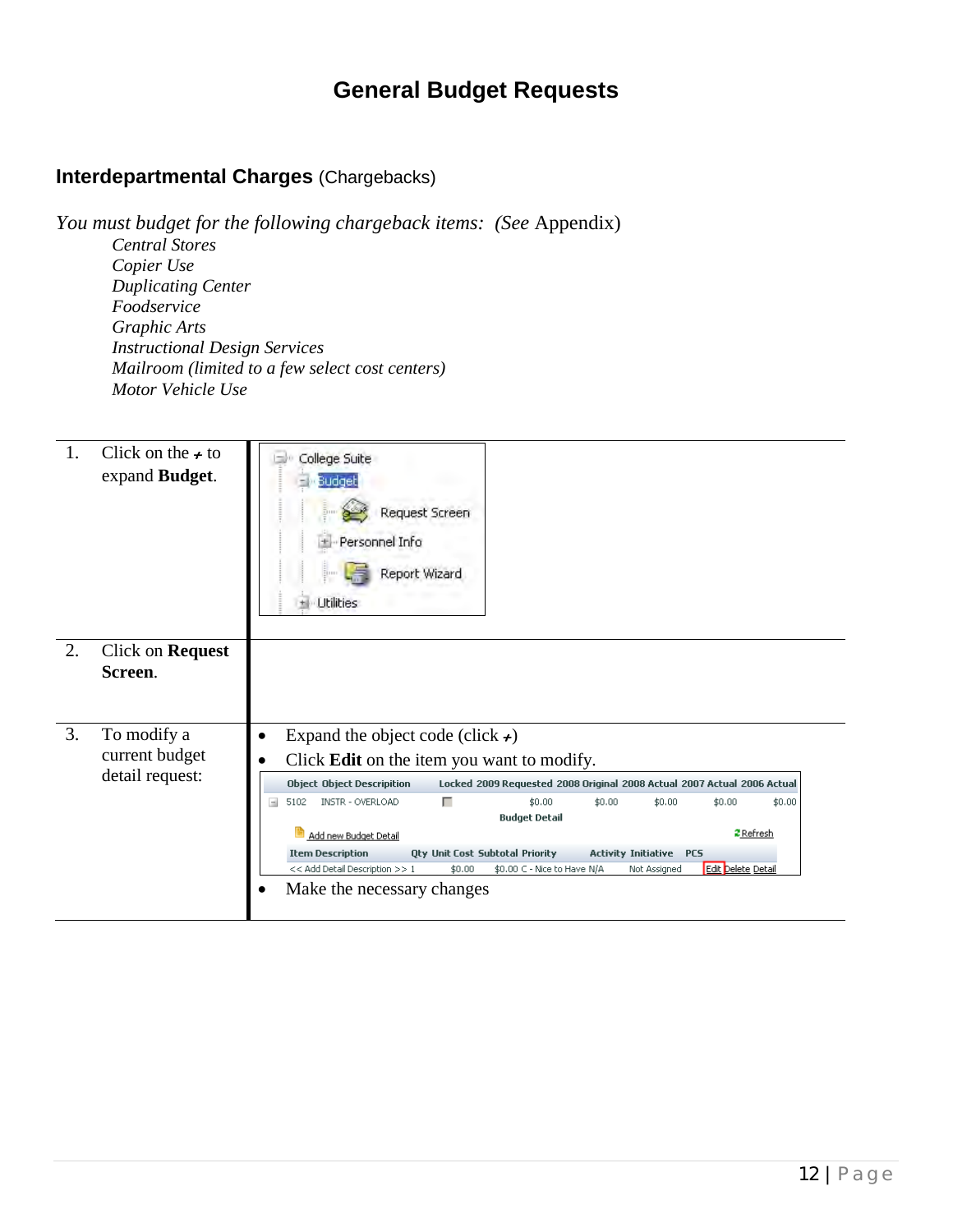| 4. | To add a new<br>object code within<br>fund, location, cost<br>center: | Add new General Ledger<br>Click on<br>$\bullet$<br>A New Account dialog box opens<br>$\bullet$                                                                                                         |
|----|-----------------------------------------------------------------------|--------------------------------------------------------------------------------------------------------------------------------------------------------------------------------------------------------|
|    |                                                                       | <mark>2</mark> Refresh<br>Add new General Ledger                                                                                                                                                       |
|    |                                                                       | <b>Object Object Descripition</b><br>Locked 2009 Requested 2008 Original 2008 Actual 2007 Actual 2006 Actual                                                                                           |
|    |                                                                       | <b>GENERAL FUND (01)</b><br>Fund:<br>AREA WIDE (1)<br>Location:<br>Cancel<br>Create<br><b>Cost Center:</b><br>MANAGEMENT INFO SERVICES (61140)<br>Select Object<br>$\blacktriangledown$<br>New Object: |
|    |                                                                       | Click the drop-down arrow to make a selection<br>$\bullet$<br>Create<br>Click<br>$\bullet$                                                                                                             |
| 5. | To add a new line                                                     | Click on an object code<br>$\bullet$                                                                                                                                                                   |
|    | for a new budget<br>request:                                          | Add new Budget Detail<br>Click<br>$\bullet$                                                                                                                                                            |
| 6. | The Budget Detail                                                     |                                                                                                                                                                                                        |
|    | Screen opens.                                                         |                                                                                                                                                                                                        |

|     |                  | $-$ 5166                 |                         | OTHER MISCELLANEOUS |                      | г                             | \$0.00                                                                     | \$0.00                  | \$0.00                  |                     | \$0.00 | \$0.00 |  |
|-----|------------------|--------------------------|-------------------------|---------------------|----------------------|-------------------------------|----------------------------------------------------------------------------|-------------------------|-------------------------|---------------------|--------|--------|--|
|     |                  | Add new Budget Detail    |                         |                     | <b>Budget Detail</b> |                               |                                                                            |                         | Refresh                 |                     |        |        |  |
|     |                  |                          | <b>Item Description</b> |                     |                      | <b>Qty</b> Unit Cost Subtotal | Priority                                                                   | <b>Activity</b>         | <b>Initiative</b>       | <b>PCS</b>          |        |        |  |
|     |                  | <b>Item Description:</b> |                         |                     |                      |                               | Priority: A - Must Have                                                    |                         | $\overline{\mathbf{r}}$ |                     |        |        |  |
|     |                  |                          |                         | Quantity:           |                      |                               |                                                                            | Activity: N/A           | $\mathbf{r}$            |                     |        |        |  |
|     |                  |                          |                         | <b>Unit Cost:</b>   |                      |                               |                                                                            | Initiative Not Assigned |                         | $\vert \cdot \vert$ |        |        |  |
|     |                  |                          |                         | SubTotal:           |                      |                               |                                                                            | PCS:                    |                         |                     |        |        |  |
|     |                  |                          | Update                  | Cancel              |                      |                               |                                                                            |                         |                         |                     |        |        |  |
| 7.  |                  |                          | <b>Item Description</b> |                     |                      |                               | Enter description of the item you are requesting.                          |                         |                         |                     |        |        |  |
| 8.  | Quantity         |                          |                         |                     |                      |                               | Enter the quantity.                                                        |                         |                         |                     |        |        |  |
|     |                  |                          |                         |                     |                      |                               | (If there is no quantity, type 1)                                          |                         |                         |                     |        |        |  |
|     |                  |                          |                         |                     |                      |                               |                                                                            |                         |                         |                     |        |        |  |
| 9.  | <b>Unit Cost</b> |                          |                         |                     |                      |                               | Enter the unit cost.                                                       |                         |                         |                     |        |        |  |
|     |                  |                          |                         |                     |                      |                               | (Do not type commas or dollar signs. E.g. if amount is \$175, type 175; if |                         |                         |                     |        |        |  |
|     |                  |                          |                         |                     |                      |                               | amount is \$2,150.75, type 2150.75)                                        |                         |                         |                     |        |        |  |
|     |                  |                          |                         |                     |                      |                               |                                                                            |                         |                         |                     |        |        |  |
| 10. | <b>Subtotal</b>  |                          |                         |                     |                      |                               | Automatically calculated.                                                  |                         |                         |                     |        |        |  |
|     |                  |                          |                         |                     |                      |                               |                                                                            |                         |                         |                     |        |        |  |
|     |                  |                          |                         |                     |                      |                               |                                                                            |                         |                         |                     |        |        |  |
|     |                  |                          |                         |                     |                      |                               |                                                                            |                         |                         |                     |        |        |  |
|     |                  |                          |                         |                     |                      |                               |                                                                            |                         |                         |                     |        |        |  |
|     |                  |                          |                         |                     |                      |                               |                                                                            |                         |                         |                     |        |        |  |
|     |                  |                          |                         |                     |                      |                               |                                                                            |                         |                         |                     |        |        |  |
|     |                  |                          |                         |                     |                      |                               |                                                                            |                         |                         |                     |        |        |  |
|     |                  |                          |                         |                     |                      |                               |                                                                            |                         |                         |                     |        |        |  |
|     |                  |                          |                         |                     |                      |                               |                                                                            |                         |                         |                     |        |        |  |
|     |                  |                          |                         |                     |                      |                               |                                                                            |                         |                         |                     |        |        |  |
|     |                  |                          |                         |                     |                      |                               |                                                                            |                         |                         |                     |        |        |  |
|     |                  |                          |                         |                     |                      |                               |                                                                            |                         |                         |                     |        |        |  |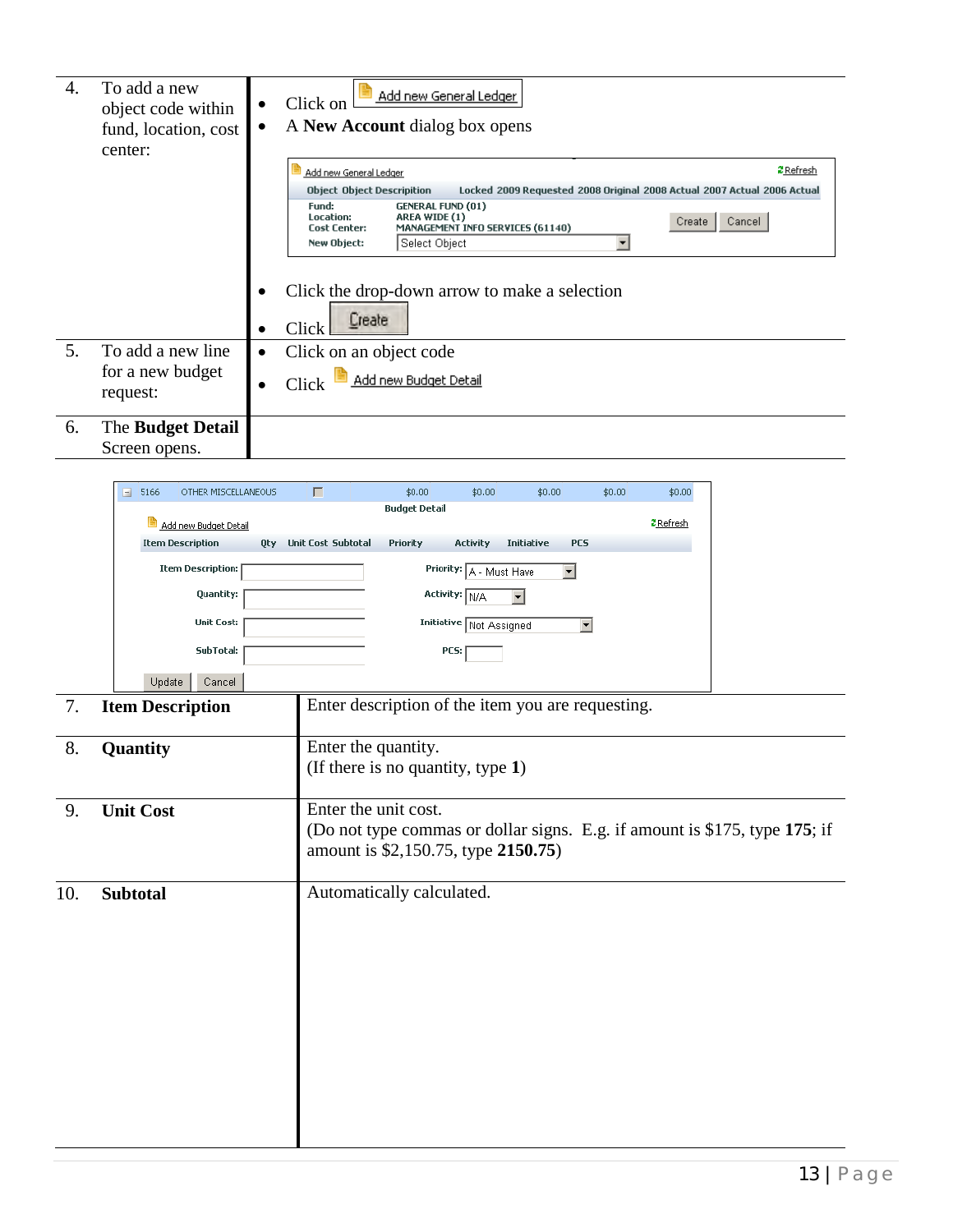| 11.<br><b>Priority</b>   | Select a priority from the drop-down list.<br>$A$ – Must Have<br>AC - Must Have If<br>$B -$ Should Have<br>BC - Should Have If<br>C - Nice To Have<br>G – Grant/Gift Request<br>٠<br>D – Delete (will not be included in request amounts)<br>$P - Perkins$<br>$U$ – Undecided (allows user to identify requests they are still<br>questioning)                                   |
|--------------------------|----------------------------------------------------------------------------------------------------------------------------------------------------------------------------------------------------------------------------------------------------------------------------------------------------------------------------------------------------------------------------------|
| 12.<br><b>Activity</b>   | Defaults to N/A<br>(This is available for users to track projects or special work. If you have<br>something you would like to track in one or more of your cost centers,<br>please call Gordon Jensen to get an activity set up for selection.)                                                                                                                                  |
| 13.<br><b>Initiative</b> | Defaults to N/A<br>If this budget request is related to a key goal or strategic focus, select the<br>appropriate strategic focus from the drop-down in the Initiative field.                                                                                                                                                                                                     |
| <b>Detail</b><br>14.     | Click Detail to enter any additional comments.<br><b>Budget Detail</b><br>$\Phi = \Box X$<br>BudgetRequestID<br><b>ItemDesc</b><br>Quantity<br><b>UnitCost</b><br><b>Subtotal</b><br>GeneralLedger<br>142269<br>011611405166<br><< Add Detail Description >><br>$\mathbf{1}$<br>\$0.00<br>\$0.00<br>Comments:<br>Update Cancel<br>Enter comments, if desired.<br>Update<br>Click |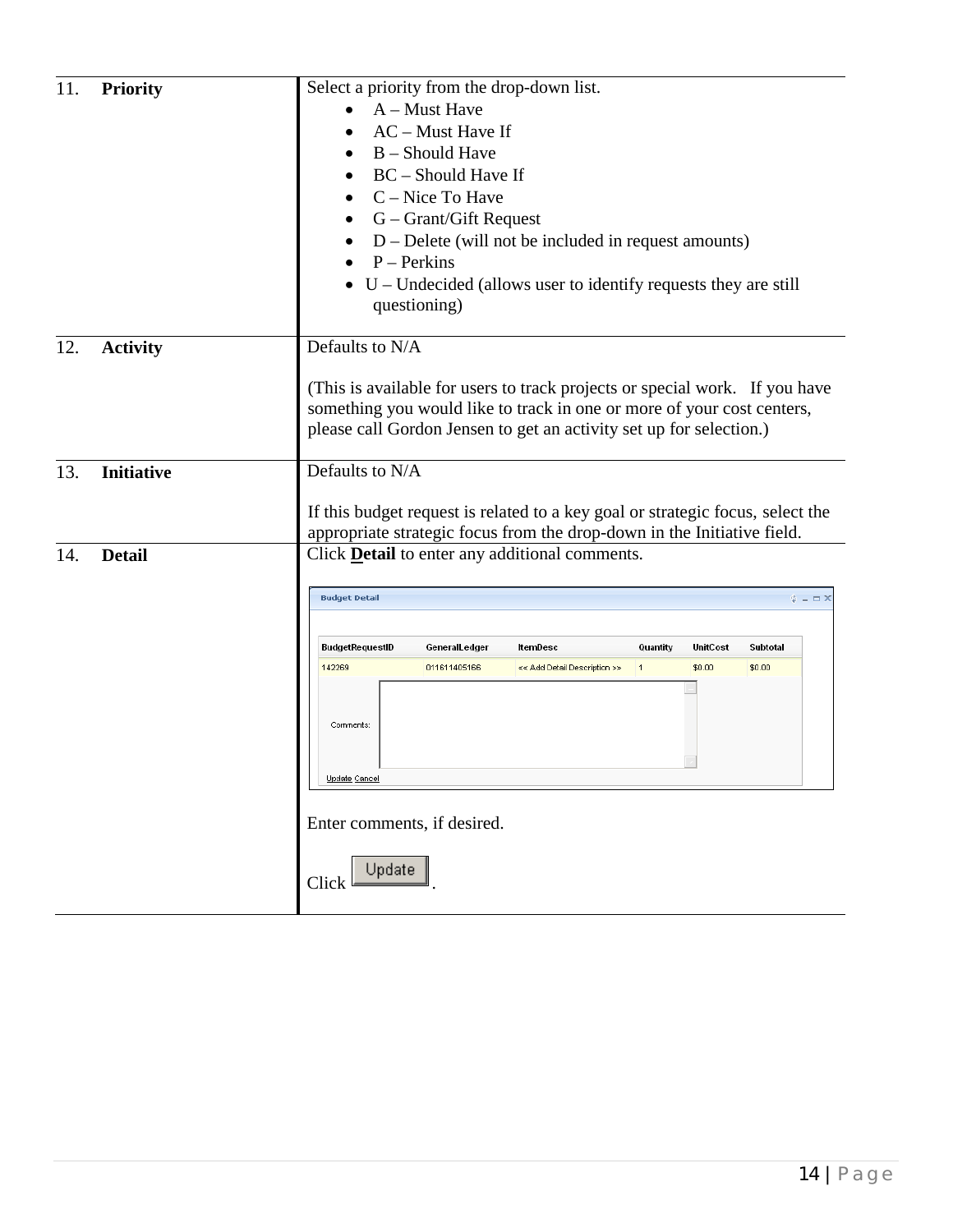### **Equipment Budget Request**

<span id="page-16-0"></span>*All budget requests for equipment are requested using object code 5500.* 

*All equipment requests will be reviewed by the Equipment Budget Focus Group. The Equipment Budget Focus Group will review your requests for completeness of information, standard pricing and justification for non-standard requests. Please ensure that justification for non-standard prices is provided in the "Justification" field. (The "Justification" field is found by clicking on the Other button.)* 

*Standard pricing available in* Appendix, Page 33.

| 1. | Click on the $\div$ to<br>expand Budget          | College Suite<br>Budget<br>Request Screen<br>Personnel Info<br>÷.<br>Report Wizard<br><b>Utilities</b>                                                                                                                                                                                                                                                                                                                                                                                                                                                     |
|----|--------------------------------------------------|------------------------------------------------------------------------------------------------------------------------------------------------------------------------------------------------------------------------------------------------------------------------------------------------------------------------------------------------------------------------------------------------------------------------------------------------------------------------------------------------------------------------------------------------------------|
| 2. | Click on Request<br><b>Screen</b>                |                                                                                                                                                                                                                                                                                                                                                                                                                                                                                                                                                            |
| 3. | To modify a<br>current budget<br>detail request: | Expand the 5500 object code (click $\rightarrow$ )<br>$\bullet$<br>Click Edit or Detail on the item you want to modify.<br><b>Budget Detail</b><br><b>Z</b> Refrest<br>Add new Budget Detail<br><b>Item Description</b><br><b>Qty Unit Cost Subtotal</b><br><b>Activity Initiative PCS</b><br><b>Priority</b><br>Bookcase - Metal 4 Shelf   1<br>\$425.00<br>Edit Delete Deta<br>\$425.00 A - Must Have<br>N/A<br>Not Assigned<br>Make the necessary changes<br>$\bullet$                                                                                  |
| 4. | If you need to add<br>the 5500 object<br>code:   | Add new General Ledger<br>Click on<br>$\bullet$<br>A New Account dialog box opens<br>$\bullet$<br><b>Z</b> Refrest<br>Add new General Ledger<br><b>Object Object Descripition</b><br>Locked 2010 Requested 2009 Original 2009 Actual 2008 Actual 2007 Actua<br>Fund:<br><b>GENERAL FUND (01)</b><br>Location:<br>AREA WIDE (1)<br>Cancel<br>Create<br>MANAGEMENT INFO SERVICES (61140)<br><b>Cost Center:</b><br>$\overline{\phantom{a}}$<br>New Object:<br>Select Object<br>Click the drop-down arrow to make a selection<br>$\bullet$<br>Create<br>Click |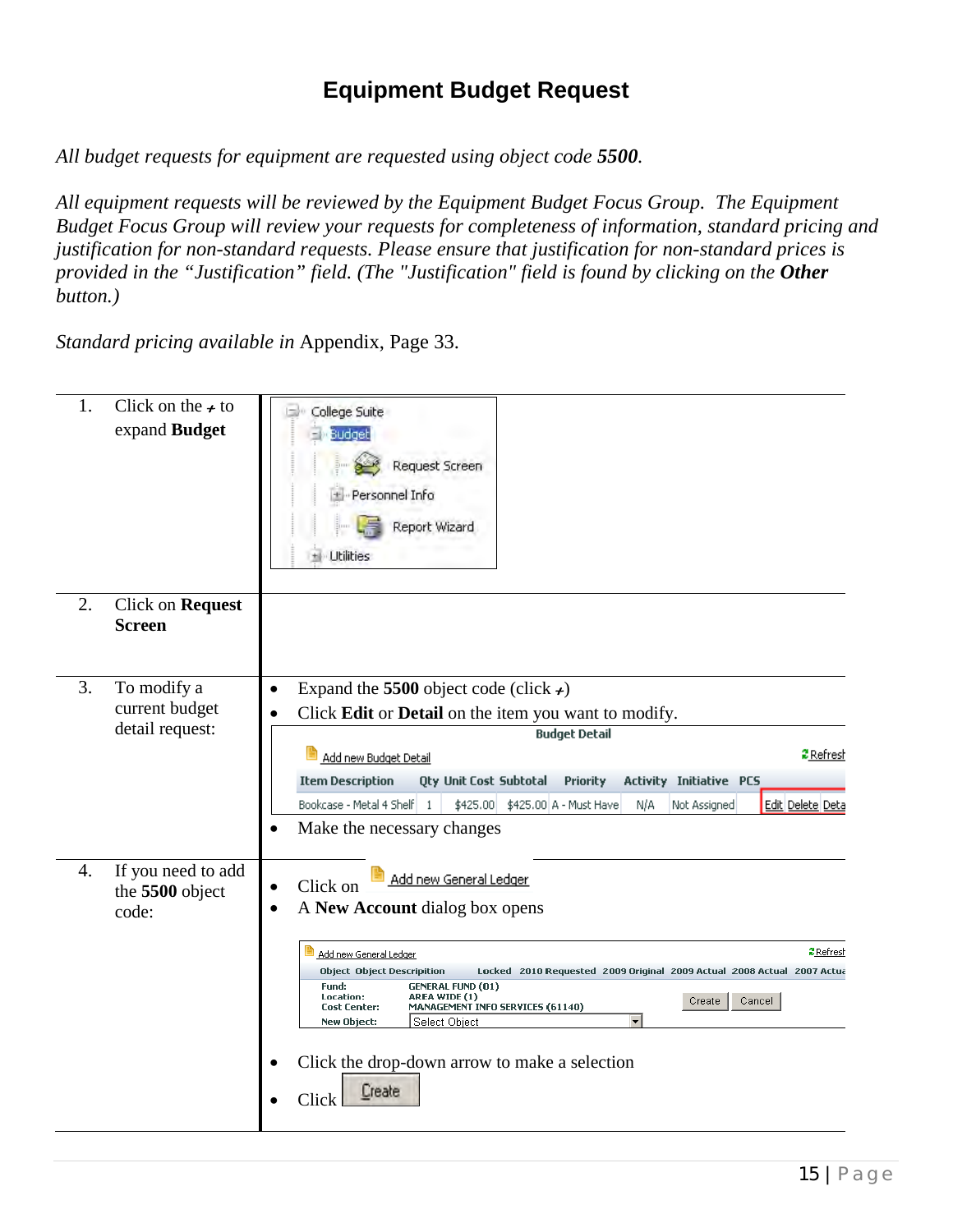| 5.<br>To add a new<br>budget item: |                  |                          | Click on the 5500 object code<br>$\bullet$                                                                   |  |  |  |  |
|------------------------------------|------------------|--------------------------|--------------------------------------------------------------------------------------------------------------|--|--|--|--|
|                                    |                  |                          | Click <b>Add new Budget Detail</b><br>$\bullet$                                                              |  |  |  |  |
|                                    |                  |                          |                                                                                                              |  |  |  |  |
| 6.                                 |                  | The Budget Detail        |                                                                                                              |  |  |  |  |
|                                    | grid opens       |                          |                                                                                                              |  |  |  |  |
|                                    |                  | Add new Budget Detail    | <b>Z</b> Refresh                                                                                             |  |  |  |  |
|                                    |                  | <b>Item Description</b>  | Priority<br><b>Activity</b><br><b>Qty</b><br><b>Unit Cost</b><br>Subtotal<br><b>Initiative</b><br><b>PCS</b> |  |  |  |  |
|                                    |                  | <b>Item Description:</b> | Priority: A - Must Have<br>▾                                                                                 |  |  |  |  |
|                                    |                  |                          | Quantity:<br>Activity: N/A                                                                                   |  |  |  |  |
|                                    |                  |                          | Unit Cost:<br>Initiative Not Assigned                                                                        |  |  |  |  |
|                                    |                  |                          | SubTotal:<br>PCS:                                                                                            |  |  |  |  |
|                                    |                  |                          |                                                                                                              |  |  |  |  |
|                                    |                  | Update                   | Cancel                                                                                                       |  |  |  |  |
| 7.                                 |                  | <b>Item Description</b>  | Select an item from the drop-down list.                                                                      |  |  |  |  |
|                                    |                  |                          | <b>Item Description:</b>                                                                                     |  |  |  |  |
|                                    |                  |                          | Bookcase - Metal 2 shelf                                                                                     |  |  |  |  |
|                                    |                  |                          | Bookcase - Metal 2 shelf<br>Bookcase - Metal 4 shelf                                                         |  |  |  |  |
|                                    |                  |                          | Bookcase - Modular 2 shelf                                                                                   |  |  |  |  |
|                                    |                  |                          | Bookcase - Modular 4 shelf<br>Bookcase - Wood 4 shelf                                                        |  |  |  |  |
|                                    |                  |                          | Chair - Classroom Ht. Adj.<br>Chair - Classroom Stack                                                        |  |  |  |  |
|                                    |                  |                          | Chair - Conference Rm                                                                                        |  |  |  |  |
|                                    |                  |                          | Chair - Executive<br>Chair - Guest                                                                           |  |  |  |  |
|                                    |                  |                          | Chair - Std Office                                                                                           |  |  |  |  |
| 8.                                 | Quantity         |                          | Enter the quantity.                                                                                          |  |  |  |  |
|                                    |                  |                          | (If there is no quantity, type 1)                                                                            |  |  |  |  |
| 9.                                 | <b>Unit Cost</b> |                          | For most items an amount is automatically entered. If this item is not standard                              |  |  |  |  |
|                                    |                  |                          | or no default amount is provided, enter the unit cost.                                                       |  |  |  |  |
|                                    |                  |                          | (Do not type commas or dollar signs. E.g. if amount is \$175, type 175; if                                   |  |  |  |  |
|                                    |                  |                          | amount is \$2,150.75, type 2150.75)                                                                          |  |  |  |  |
|                                    |                  |                          |                                                                                                              |  |  |  |  |
|                                    |                  |                          | Subtotal is automatically calculated.                                                                        |  |  |  |  |
| 10.                                | <b>Subtotal</b>  |                          |                                                                                                              |  |  |  |  |
| 11.                                | <b>Priority</b>  |                          | Select a priority from the drop-down list.                                                                   |  |  |  |  |
|                                    |                  |                          | A - Must Have                                                                                                |  |  |  |  |
|                                    |                  |                          | AC - Must Have If                                                                                            |  |  |  |  |
|                                    |                  |                          | B - Should Have                                                                                              |  |  |  |  |
|                                    |                  |                          | BC – Should Have If                                                                                          |  |  |  |  |
|                                    |                  |                          | C - Nice To Have                                                                                             |  |  |  |  |
|                                    |                  |                          | G – Grant/Gift Request<br>D - Delete                                                                         |  |  |  |  |
|                                    |                  |                          | $P -$ Perkins                                                                                                |  |  |  |  |
|                                    |                  |                          | $\bullet$ U – Undecided (allows user to identify requests they are still                                     |  |  |  |  |
|                                    |                  |                          | questioning)                                                                                                 |  |  |  |  |
|                                    |                  |                          |                                                                                                              |  |  |  |  |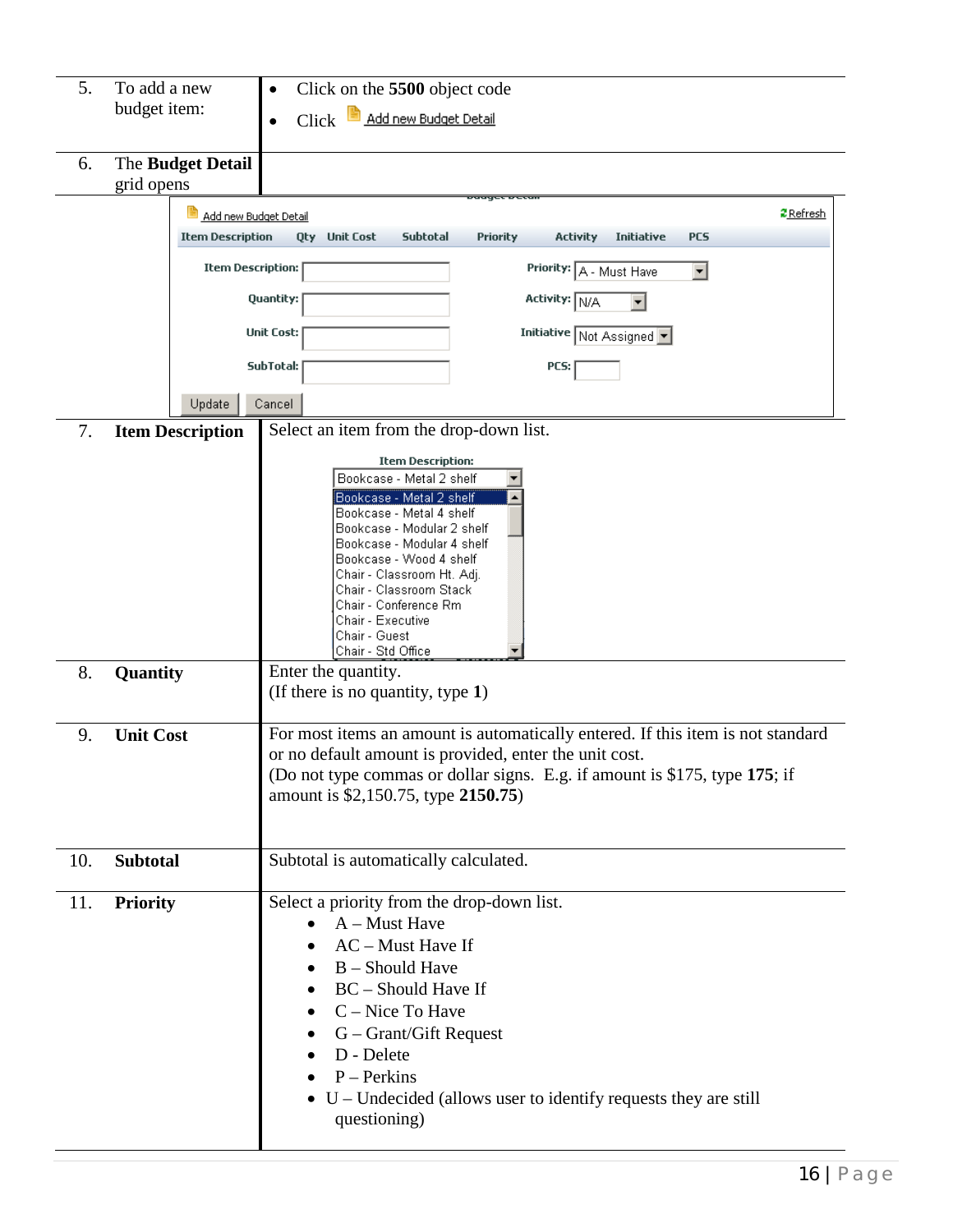| 12.<br><b>Activity</b>   | Defaults to N/A                                                                                                                                                                                                                                                                                                                                                                                                 |                                                                                                                                                                                                                                                                                                                                                                                                                                                                                                                                                                                     |  |  |  |  |  |  |
|--------------------------|-----------------------------------------------------------------------------------------------------------------------------------------------------------------------------------------------------------------------------------------------------------------------------------------------------------------------------------------------------------------------------------------------------------------|-------------------------------------------------------------------------------------------------------------------------------------------------------------------------------------------------------------------------------------------------------------------------------------------------------------------------------------------------------------------------------------------------------------------------------------------------------------------------------------------------------------------------------------------------------------------------------------|--|--|--|--|--|--|
|                          |                                                                                                                                                                                                                                                                                                                                                                                                                 | (This is available for users to track projects or special work. If you have<br>something you would like to track in one or more of your cost centers, please<br>call Gordon Jensen to get an activity set up for selection.)                                                                                                                                                                                                                                                                                                                                                        |  |  |  |  |  |  |
| 13.<br><b>Initiative</b> | Defaults to N/A                                                                                                                                                                                                                                                                                                                                                                                                 |                                                                                                                                                                                                                                                                                                                                                                                                                                                                                                                                                                                     |  |  |  |  |  |  |
|                          |                                                                                                                                                                                                                                                                                                                                                                                                                 | If this budget request is related to a key goal or strategic focus, select the<br>appropriate strategic focus from the drop-down in the Initiative field.                                                                                                                                                                                                                                                                                                                                                                                                                           |  |  |  |  |  |  |
| <b>Detail</b><br>14.     |                                                                                                                                                                                                                                                                                                                                                                                                                 | Click <b>Detail</b> to enter the specific description and additional information.<br>Justification <b>must be</b> provided in the <i>Justification</i> field.                                                                                                                                                                                                                                                                                                                                                                                                                       |  |  |  |  |  |  |
|                          | <b>Equipment Detail</b><br><b>Budget</b><br><b>General</b><br>Unit<br>Quantity<br>tem Desc<br>Cost<br><b>Request ID</b><br>Ledger<br>Bookcase - Metal 4<br>155615<br>011611405500<br><b>Shelt</b><br>Bookcase - Metal 4 Shelf<br>Description:<br>12/1/2009<br>Need Date<br>Add / Replace:<br>Replace <b>-</b><br>Central Stores<br>Disposition:<br>Inventory #<br>Justification<br>Comments<br>Update<br>Cancel | $$ X$<br>Add /<br>Inventory<br>Subtotal Campus Building Room Heed Date<br>Replace<br>12/1/2009<br>\$425.00 \$425.00 2<br>FOC <sub>2</sub><br>Replace<br>12:00:00 AM<br>FORT OMAHA<br>$\overline{\phantom{a}}$<br>Campus:<br>Building FOC2<br>$\vert \cdot \vert$<br>-- Select -- -<br>We have a 4-shelf bookcase that is falling apart and needs to be replaced.                                                                                                                                                                                                                    |  |  |  |  |  |  |
|                          | <b>Description</b><br><b>Need Date</b><br><b>Add/Replace</b><br>If Replace is selected:                                                                                                                                                                                                                                                                                                                         | Use for further description or if an<br>"other" item was selected from Detail<br><b>Description</b><br>Enter the month/year the item is needed<br>Select from the drop-down list whether<br>$\bullet$<br>you are adding or replacing equipment<br>By Inventory #, for every item being<br>replaced, enter the MCC inventory<br>number (e.g. 033366, 03367, etc.)<br>By Disposition, select an option from the<br>drop-down menu:<br>• Central Stores (release to College)<br>• Other (note what is being done in the<br>Comments section)<br>• Transfer (note what is being done in |  |  |  |  |  |  |
|                          | <b>Campus</b>                                                                                                                                                                                                                                                                                                                                                                                                   | the Comments section)<br>Select a campus from the drop-down<br>menu                                                                                                                                                                                                                                                                                                                                                                                                                                                                                                                 |  |  |  |  |  |  |
|                          | <b>Building</b><br>Room                                                                                                                                                                                                                                                                                                                                                                                         | Enter the name/number of the building<br>$\bullet$<br>(if applicable)<br>Enter the room number (if applicable)<br>$\bullet$                                                                                                                                                                                                                                                                                                                                                                                                                                                         |  |  |  |  |  |  |
|                          | Update<br>Click                                                                                                                                                                                                                                                                                                                                                                                                 |                                                                                                                                                                                                                                                                                                                                                                                                                                                                                                                                                                                     |  |  |  |  |  |  |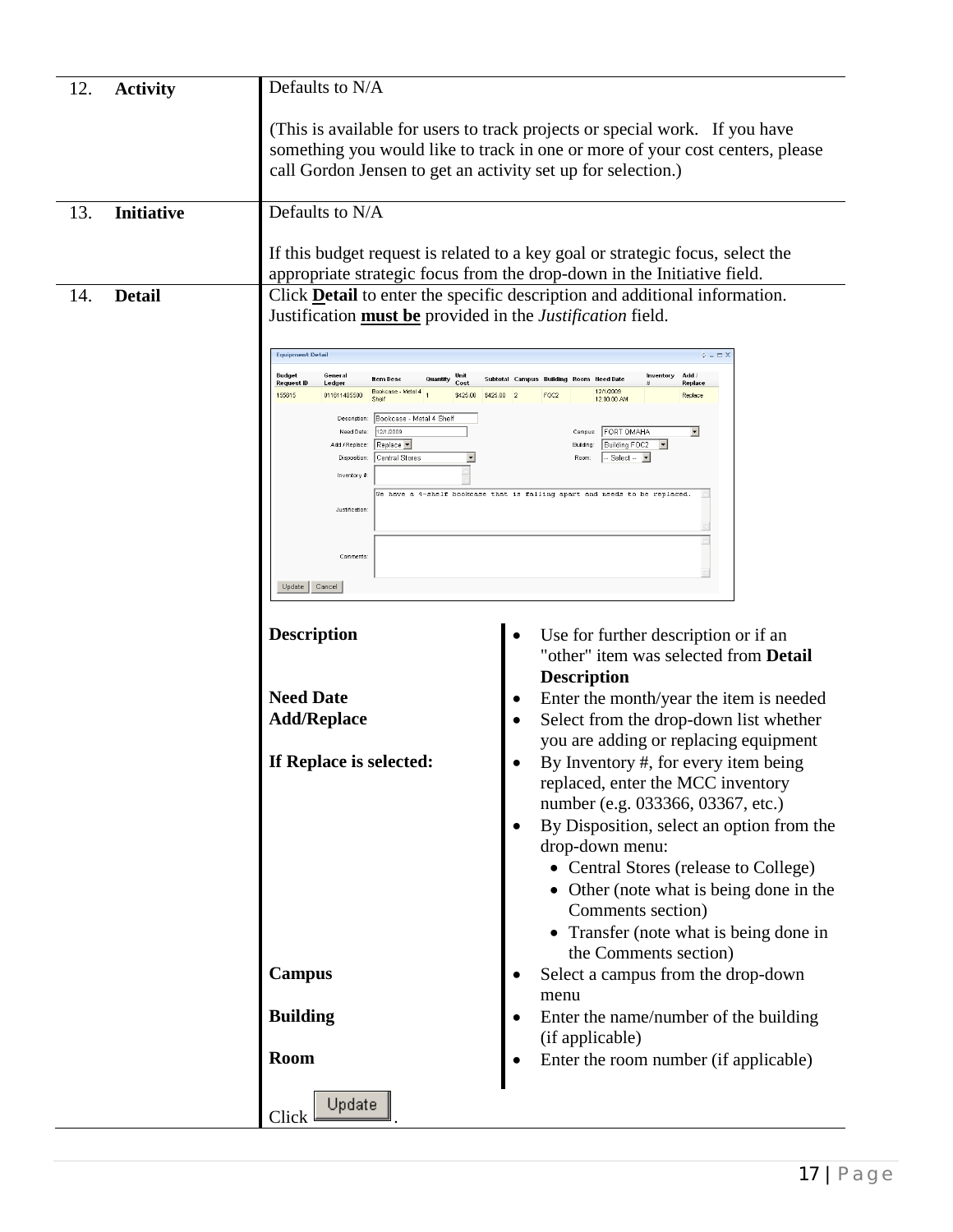### **Personnel Requests**

### <span id="page-19-1"></span><span id="page-19-0"></span>**Requests for New Regular Full-time or Part-time Regular Personnel**

*The requests for new positions are made through the Organization screen. The Organization screen should only be used for NEW full-time and part-time regular personnel requests.* 

*Supervisors must have completed position descriptions and estimated wage/salary for the position before completing their budget request.* 

*If approved, the supervisor will need to work with HR to officially classify the position.* 

*Input information for new personnel as follows:* 

| 1. | <b>Click on Organization</b><br>(located under Personnel<br>Info).                               | College Suite<br>- Budget<br>Request Screen<br>Personnel Info<br>Organization<br>By G/L Link ID<br>Report Wizard<br>This lists all the people who report to the Cost Center Manager.<br>Click on an individual name to see budget information.                                            |
|----|--------------------------------------------------------------------------------------------------|-------------------------------------------------------------------------------------------------------------------------------------------------------------------------------------------------------------------------------------------------------------------------------------------|
| 2. | On the left side of the<br>screen, click on the name to<br>whom the new position will<br>report. | If the following dialog box appears, click $\mathcal{K}$ and click on a name on<br>the left side to which the new position will report.<br>Microsoft Internet Explorer<br>$\vert x \vert$<br>Please select the position on the left that the new requested position will report to.<br>OK |
| 3. | On the Menu Bar, click on<br>Positions and Add New<br>Position.                                  | Positions<br>Add New Position                                                                                                                                                                                                                                                             |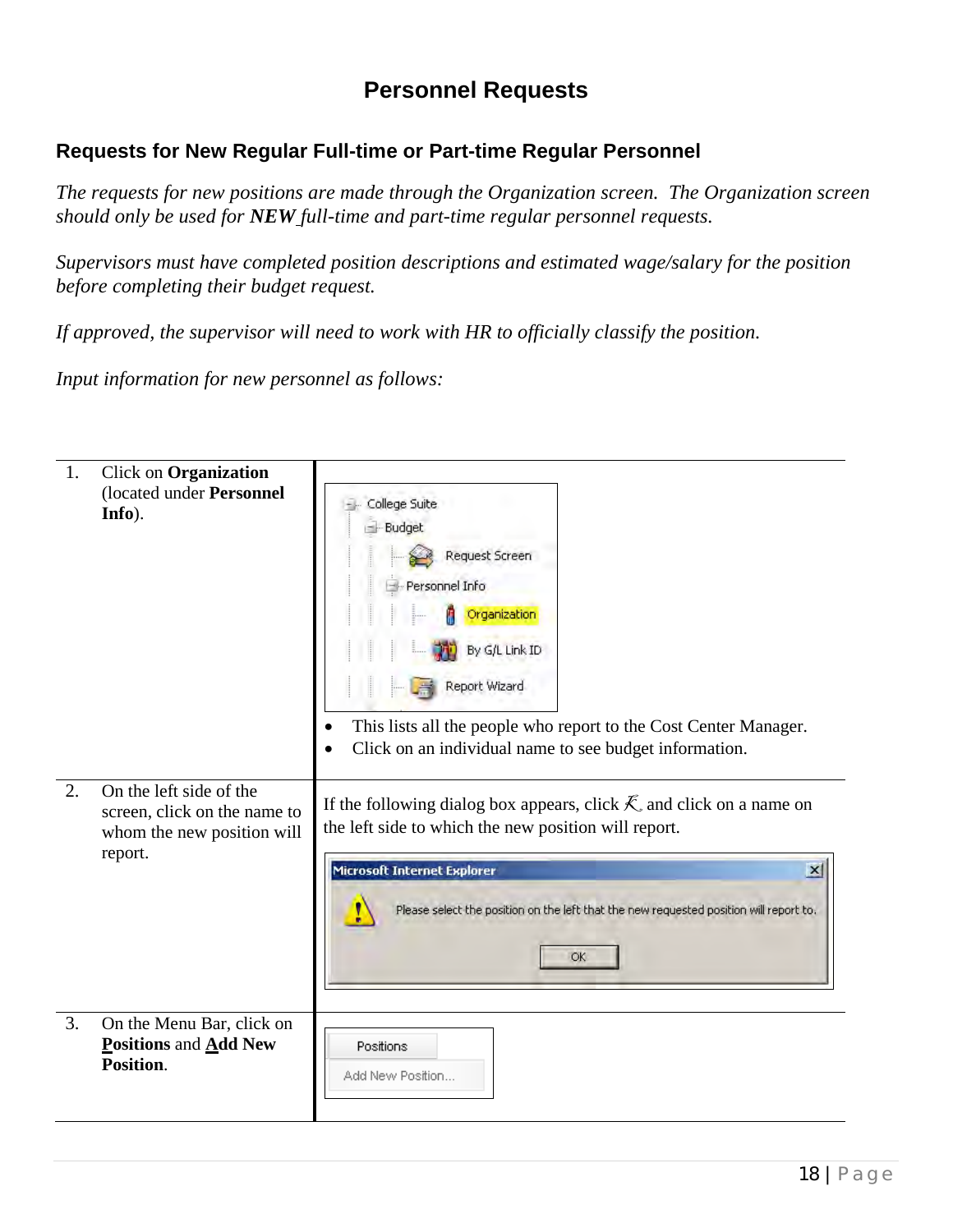| 4.       | A New Position dialog box<br>opens.                                                                                                  | <b>New Position Request Form</b><br>$2 - 1$ $\times$<br><b>B</b> New Position<br>Responsible To: - Select --<br>▼<br>Name:<br>Cancel<br>Insert<br>Type the new position.<br>Insert<br>Click                                                                                                                                                                                                                                                                                                                                                                                                                                                                                                                                                                    |
|----------|--------------------------------------------------------------------------------------------------------------------------------------|----------------------------------------------------------------------------------------------------------------------------------------------------------------------------------------------------------------------------------------------------------------------------------------------------------------------------------------------------------------------------------------------------------------------------------------------------------------------------------------------------------------------------------------------------------------------------------------------------------------------------------------------------------------------------------------------------------------------------------------------------------------|
| 5.<br>6. | On the left side of the<br>screen, click the $+$ to see the<br>new position name.<br><b>The New Position Detail</b><br>form appears. | 2010 New Position Detail for - Runner<br><b>New Postorn Findued</b><br><b>Registed 1D</b><br><b>Side</b><br>Funding Source<br>Full firm<br><b>FTE</b><br><b>Philanelly</b><br>362<br><b>Pumer</b><br>Celebe<br><b>New Position Request Form</b><br>Foreign Sineter) - Select - X<br>Title:<br><b>Tull Time:</b><br>Frimmy: - Select -<br>Pay, Grade)<br>Address FTS<br>国<br>1. State problem / apportunity you will address with this position. Attach supporting data and proposed job description. Note estimated recipit of ceed.<br>Claba/Information avangates. Now the relieve to Massin and Gasto Societyned Trends: Full-time / part-time credit floor rates sixtly and revenues<br>er the past three users 3<br>Fill out the form.<br>Update<br>Click |

*View information for Personnel as follows:* 

| <b>Click on Personnel</b><br>1.<br>(located under Personnel) | College Suite<br>- Budget<br>Request Screen<br>Personnel Info<br>Organization<br>ž<br>By G/L Link ID<br>Report Wizard<br>马<br>Shows where each position is being funded<br>$\bullet$ |
|--------------------------------------------------------------|--------------------------------------------------------------------------------------------------------------------------------------------------------------------------------------|
|--------------------------------------------------------------|--------------------------------------------------------------------------------------------------------------------------------------------------------------------------------------|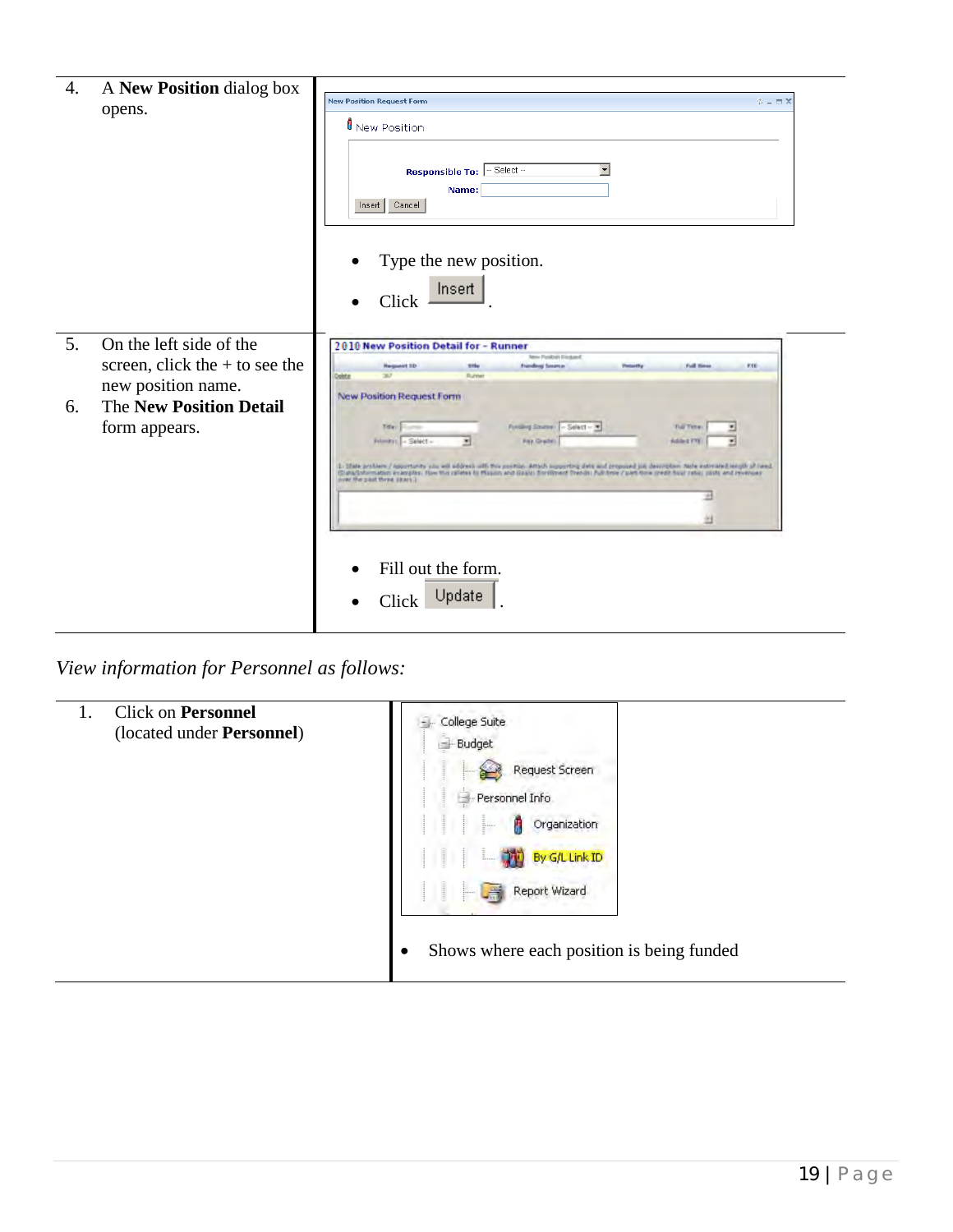### <span id="page-21-0"></span>**Requests for Existing Full-time and Regular Part-time Personnel**

*NOTE: Compensation and fringe benefits are calculated by the Budget Office.* 

*If any of the existing regular full-time or part-time positions in your Cost Center(s) will end or be moved to another Cost Center, location or fund, please forward this information to Gordon Jensen by e-mail.* 

### <span id="page-21-1"></span>**Pivot Tables**

*A Pivot Table is an interactive table that you can use to quickly summarize data. You can rotate its rows and columns to see different summaries of the source data, filter the data by displaying different pages, or display the details for areas of interest.* 

*If you are interested in learning how to use pivot tables, training is available. Contact Gordon Jensen 622-2394 or Pauline Laughlin – 622-2403.*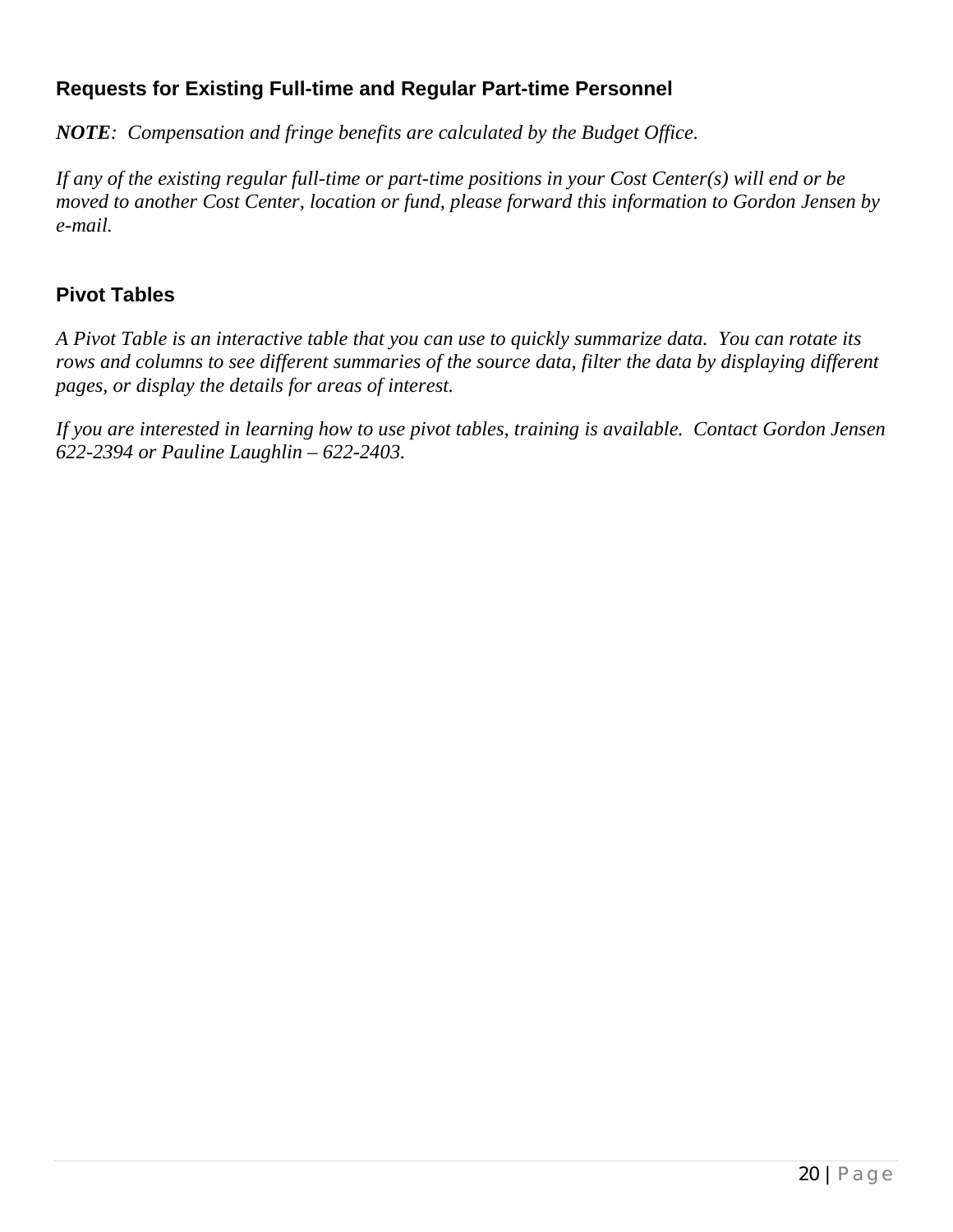# **Print Reports**

<span id="page-22-0"></span>

| 1.<br>Click on<br><b>Report</b><br><b>Wizard</b> | - College Suite<br>-- Budget<br>Request Screen<br>Personnel Info.<br>Organization<br>By G/L Link ID<br><b>Report Wizard</b>                                                                                                                                |
|--------------------------------------------------|------------------------------------------------------------------------------------------------------------------------------------------------------------------------------------------------------------------------------------------------------------|
| 2. The report<br>request screen<br>opens.        | □ Include Regular Personnel Object Codes<br>Included Items Only                                                                                                                                                                                            |
|                                                  | User: mgahan<br><b>Position:</b><br>-- Make Selection --<br>$\vert$<br>FYE: $2009$ $\rightarrow$                                                                                                                                                           |
|                                                  | Fund:<br>-- Choose a Fund --<br>$\overline{\phantom{a}}$<br>$\overline{\cdot}$<br>Location:<br>-- Choose a Location --<br>$\overline{\cdot}$<br>Cost Center:<br>-- Choose a Cost Center --<br>Object:<br>$\overline{\cdot}$<br>-- Choose an Object Code -- |
|                                                  | <b>Budget</b><br>Request Detail w/o Equipment<br>Display Report<br><b>Reports:</b><br><b>Equipment Detail</b><br>Summary<br><b>Personnel Detail</b>                                                                                                        |
|                                                  | Click the <b>down arrows</b> to display the lists.<br>$\bullet$<br>Make sure you are on the correct FYE.<br>$\bullet$<br>Choose from the list of Budget Reports.<br>Click, Display Report.                                                                 |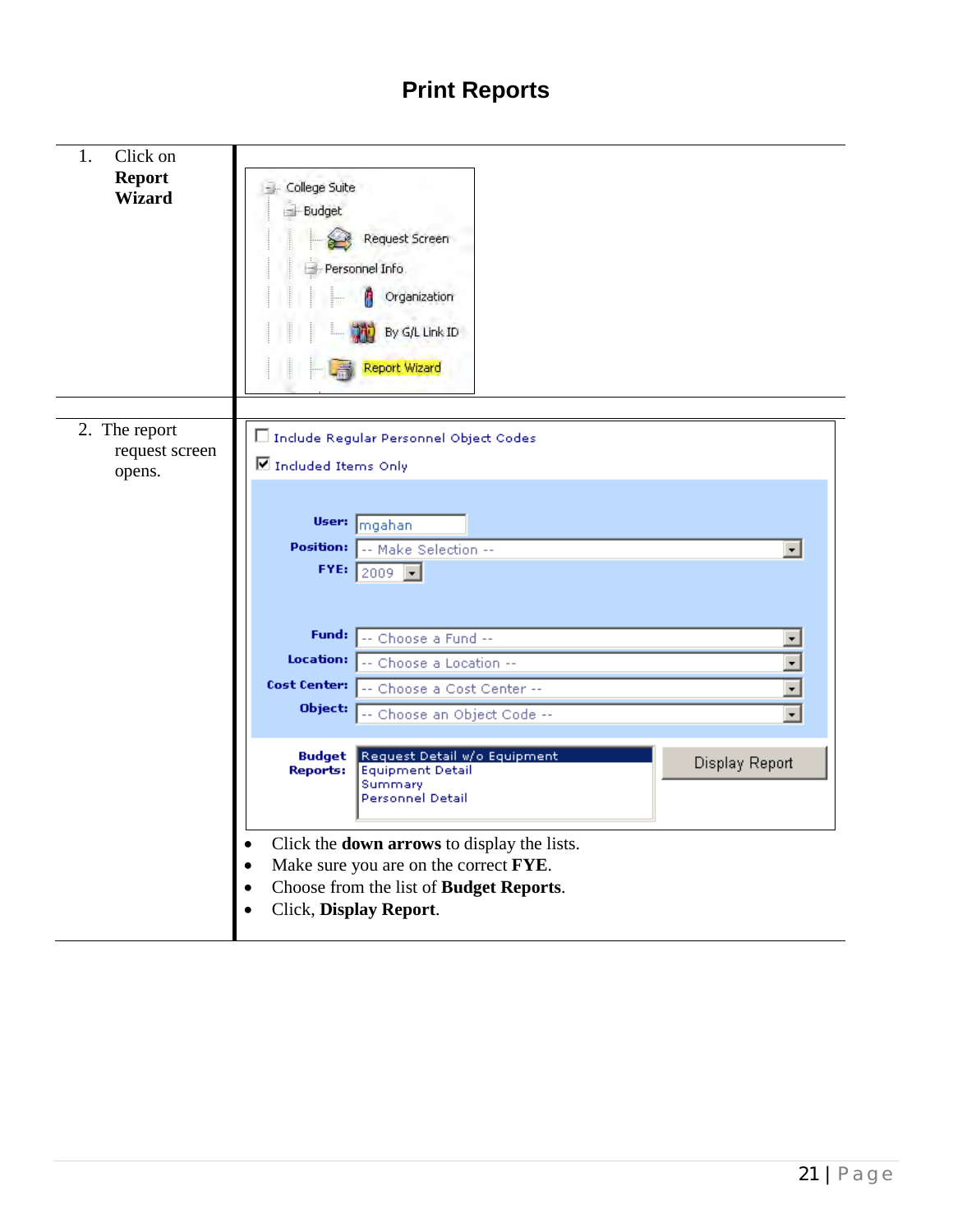| 3. On the menu bar,<br>∸<br>click<br>tο | ٦g<br>æ<br>召<br>FI-01 - GENERAL FUND | 1/1<br>2009                        | ۰5<br>Main Report<br><b>Budget Equipment Detail</b>                                                                                                                                                                                                                                                                                                                                                      | 曲                  | $100\%$ -       |     |                  |                                      |
|-----------------------------------------|--------------------------------------|------------------------------------|----------------------------------------------------------------------------------------------------------------------------------------------------------------------------------------------------------------------------------------------------------------------------------------------------------------------------------------------------------------------------------------------------------|--------------------|-----------------|-----|------------------|--------------------------------------|
| print.                                  |                                      |                                    | Gahan, Michael - DIRECTOR, MANAGEMENT INFORMATION SERVICES (0000031)                                                                                                                                                                                                                                                                                                                                     |                    |                 |     |                  | Monday, March 3, 2008<br>12:01:29 PM |
|                                         |                                      | <b>Equip ID</b> Description        | <b>Building &amp; Room</b>                                                                                                                                                                                                                                                                                                                                                                               | <b>Add/Replace</b> | <b>Priority</b> | Qty | <b>Unit Cost</b> | <b>Total</b>                         |
|                                         |                                      | 01 - GENERAL FUND<br>1 - AREA WIDE |                                                                                                                                                                                                                                                                                                                                                                                                          |                    |                 |     |                  | \$115,230                            |
|                                         |                                      |                                    | 55 - EQUIPMENT 01 1 61140 - MANAGEMENT INFO SERVICES (AREA WIDE)                                                                                                                                                                                                                                                                                                                                         |                    |                 |     |                  | \$115,230                            |
|                                         |                                      | 142261 Other                       | Building FOC2 - Room Add<br>Specific Description: Document Imaging<br>Justification: Currently the only document imaging at the College is in Central Records and it is<br>a very limited system. We are looking at a College-wide solution, that will interface with<br>Colleague and will not only support Central Records, but Human Resources, the Business<br>Office and other departments as well. |                    | в               |     | \$50,000.00      | \$50,000                             |
|                                         |                                      | 142262 Other                       | Building FOC2 - Room<br>Specific Description: Schedule25<br>Justification:                                                                                                                                                                                                                                                                                                                               |                    | θ.              |     | \$25,000.00      | \$25,000                             |
|                                         |                                      | 142263 Other                       | Specific Description: FRx Financial Reporting<br>Justification: This system will allow the Business Office to offer more detail budget/actual<br>financial reporting and analysis to Cost Center Managers. Input from Cost Center Managers<br>have inidicated they did not have enough information to manage their budgets thoughout the<br>vear.                                                        | Add                | в               |     | \$40,000.00      | \$40,000                             |
|                                         |                                      | 142266 Bookcase - Metal 2 shelf    | Specific Description:<br>Justification:                                                                                                                                                                                                                                                                                                                                                                  |                    | Α               |     | \$230.00         | \$230                                |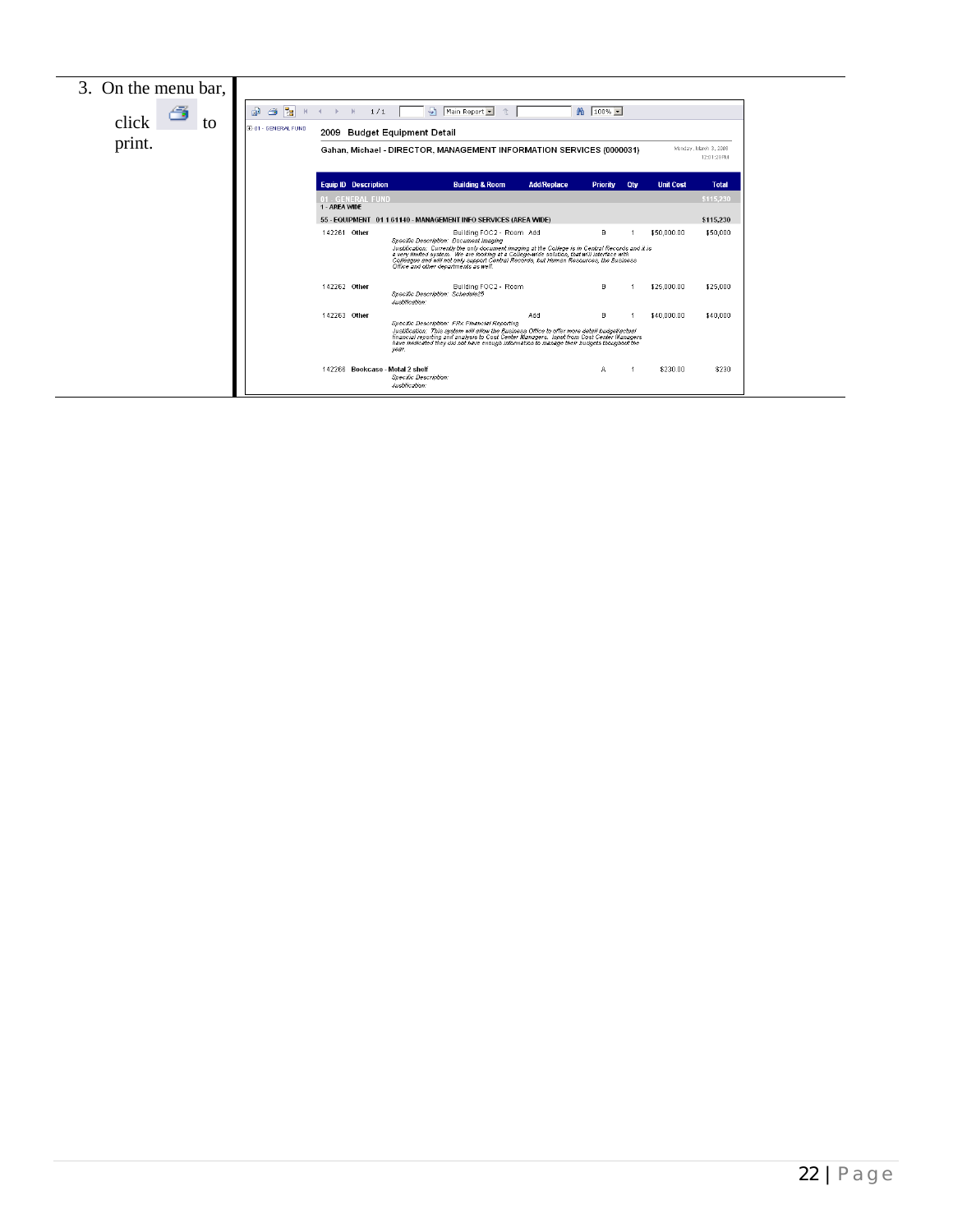## **Appendix**

### <span id="page-24-1"></span><span id="page-24-0"></span>**General Ledger Number Structure**

An example of a General Ledger Number – 01-1-52304-5120

| 01                       | Fund                                       |
|--------------------------|--------------------------------------------|
| 1                        | Location                                   |
| 52304                    | Cost Center number                         |
| 5120                     | Object code                                |
| Fund                     |                                            |
| 01                       | General                                    |
| 02                       | <b>State Grants</b>                        |
| 03                       | <b>Private Grants</b>                      |
| 04                       | Private Grants via MCCF                    |
| 05                       | Federal Grants via MCCF                    |
| 07                       | <b>MCCF Mini Grants</b>                    |
| 21                       | Con Ed                                     |
| 22                       | Federal Grants via State                   |
| 3x                       | Auxiliary                                  |
| 4x                       | Auxiliary                                  |
| 5x                       |                                            |
| 51                       | Federal- Student Financial Aid             |
| 52                       | Federal-US Dept. of Education              |
| 53                       | Carl Perkins Grant                         |
| 54                       | Federal-Misc.                              |
| 55                       | Federal-US Dept. of Labor                  |
| 56                       | Federal-Misc.                              |
| 71                       | Cap Acquisition                            |
| 81                       | <b>Student Clubs</b>                       |
|                          |                                            |
| Location                 |                                            |
| 1                        | Area wide                                  |
| $\overline{c}$           | Fort Omaha Campus                          |
| 3                        | <b>Elkhorn Valley Campus</b>               |
| $\overline{\mathcal{A}}$ | South Omaha Campus                         |
| 5                        | <b>Fremont Center</b>                      |
| 6                        | <b>Sarpy Center</b>                        |
| 7                        | Bellevue/Offutt                            |
| 8<br>9                   | <b>Applied Technology Center</b>           |
| $\overline{A}$           | <b>Washington County Technology Center</b> |
| $\mathbf B$              | <b>South Express Center</b>                |
| $\overline{C}$           | Do Space<br><b>Master Craft</b>            |
| D                        |                                            |
|                          | <b>Sarpy Campus</b>                        |

E MCC Express Center North<br>F Maker Space **Maker Space** 

<span id="page-24-5"></span><span id="page-24-4"></span><span id="page-24-3"></span><span id="page-24-2"></span>**Cost Center** A cost center number has been assigned to you. **Object Code** See Appendix, Pages 25-31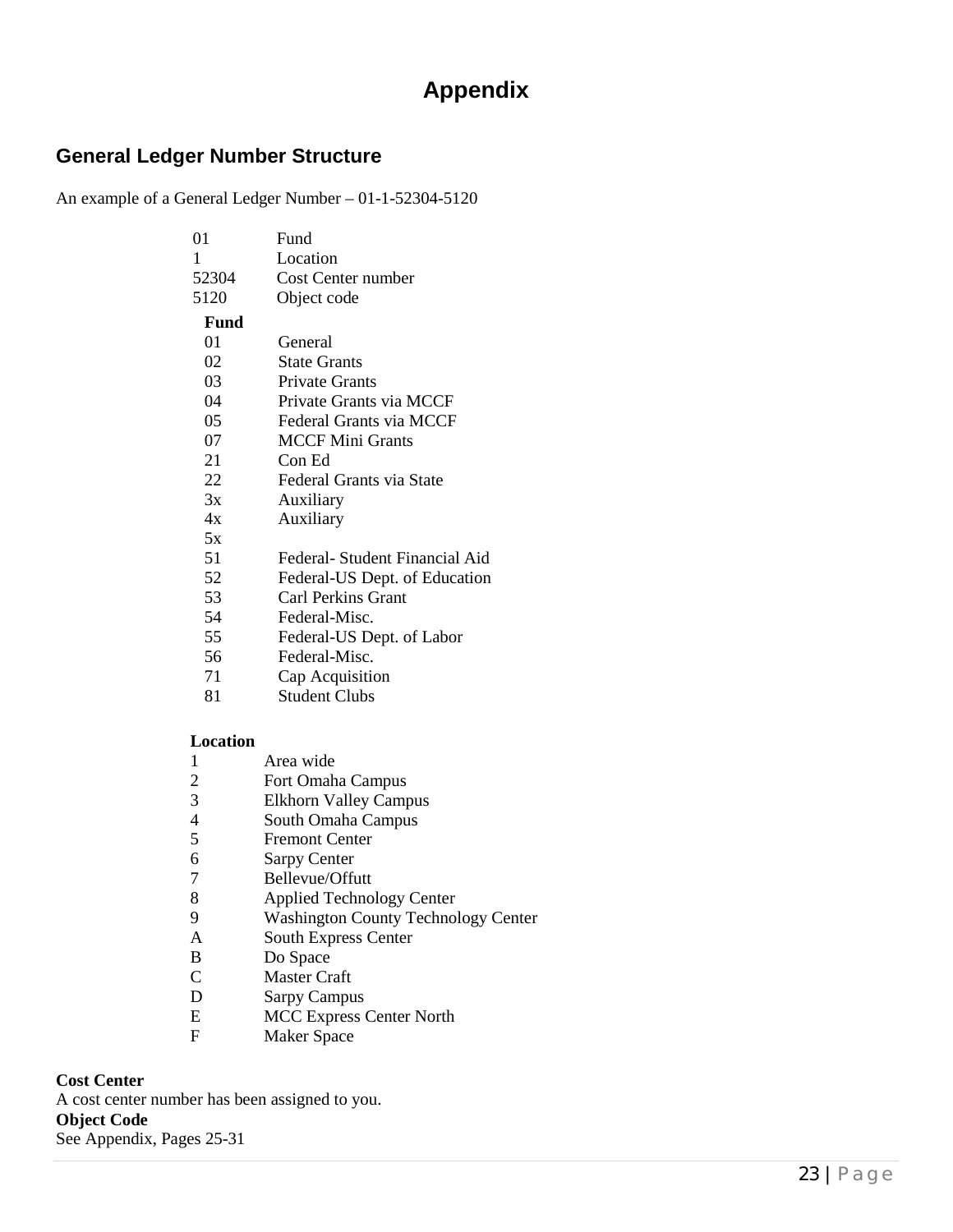### **Object Codes**

#### **Descriptive Chart of Object Codes for Expenditures**

All object codes which begin with a "5" are used to record expenditures.

**Note**: Personnel Service object codes that are marked with an "\*", are budgeted by the Business Office based on established positions. These marked object codes are referred to as screened objects in the Budget Request System, as cost center managers will not enter budget amounts for these objects.

**Note**: Object codes marked with an "R" are restricted to specific cost centers.

#### PERSONNEL SERVICES

Object codes used to record salary, wage and benefit costs for College Personnel. These object codes are restricted to payments made through the College's HR/Payroll system.

|         | <b>OBJECT</b><br><b>CODE</b> | <b>OBJECT CODE NAME</b>       | <b>DESCRIPTION</b>                                                                                                                    |
|---------|------------------------------|-------------------------------|---------------------------------------------------------------------------------------------------------------------------------------|
| $\star$ | 5101                         | <b>INSTRUCTOR - FT</b>        | Salaries to FT instructors for their regular credit<br>contracts.                                                                     |
|         | 5102                         | <b>INSTR-OVERLOAD</b>         | Salaries to FT instructors for credit assignments<br>beyond their annual loads (usually paid in<br>Spring term).                      |
|         | 5103                         | INSTR—FT—PT CR CONTRACT       | Salaries to FT instructors for PT credit<br>contracts.                                                                                |
|         | 5104                         | <b>INSTR-PT CREDIT</b>        | Salaries to PT instructors for credit contracts.                                                                                      |
|         | 5105                         | INSTR-PT NON-CREDIT           | Salaries to instructors teaching non-credit<br>courses. Generally restricted to Continuing<br>Ed and Workforce Development Institute. |
|         | 5106                         | <b>INSTR-SUMMER FT CREDIT</b> | Salaries to FT instructors for summer credit<br>contracts.                                                                            |
|         | 5107                         | <b>INSTR-SUMMER PT CREDIT</b> | Salaries to PT instructors for summer credit<br>contracts.                                                                            |
|         | 5108                         | INSTR-JUMPSTART               | Salaries to instructors for jumpstart work.                                                                                           |
|         | 5109                         | <b>INSTR-FACULTY DEPT REP</b> | Salaries to instructors for department rep work.                                                                                      |
|         | 5110                         | <b>INSTR SUBST/SABB REPL</b>  | Salaries to PT instructors for substitution or<br>sabbatical replacements.                                                            |
|         | 5111                         | <b>INSTR EVALUATORS</b>       | Salaries to instructors for evaluation work.                                                                                          |
| *       | 5115                         | COUNSELORS-FT                 | Salaries to FT counselors.                                                                                                            |
| *       | 5120                         | <b>ADMINISTRATORS</b>         | Salaries to FT administrators.                                                                                                        |
| $\star$ | 5121                         | PROFESSIONAL                  | Salaries to FT professionals.                                                                                                         |
|         | 5125                         | <b>ADMIN INTERN</b>           | Wages to interns for admin support.                                                                                                   |
| $\star$ | 5140                         | <b>CLASSIFIED</b>             | Wages to FT classified staff.                                                                                                         |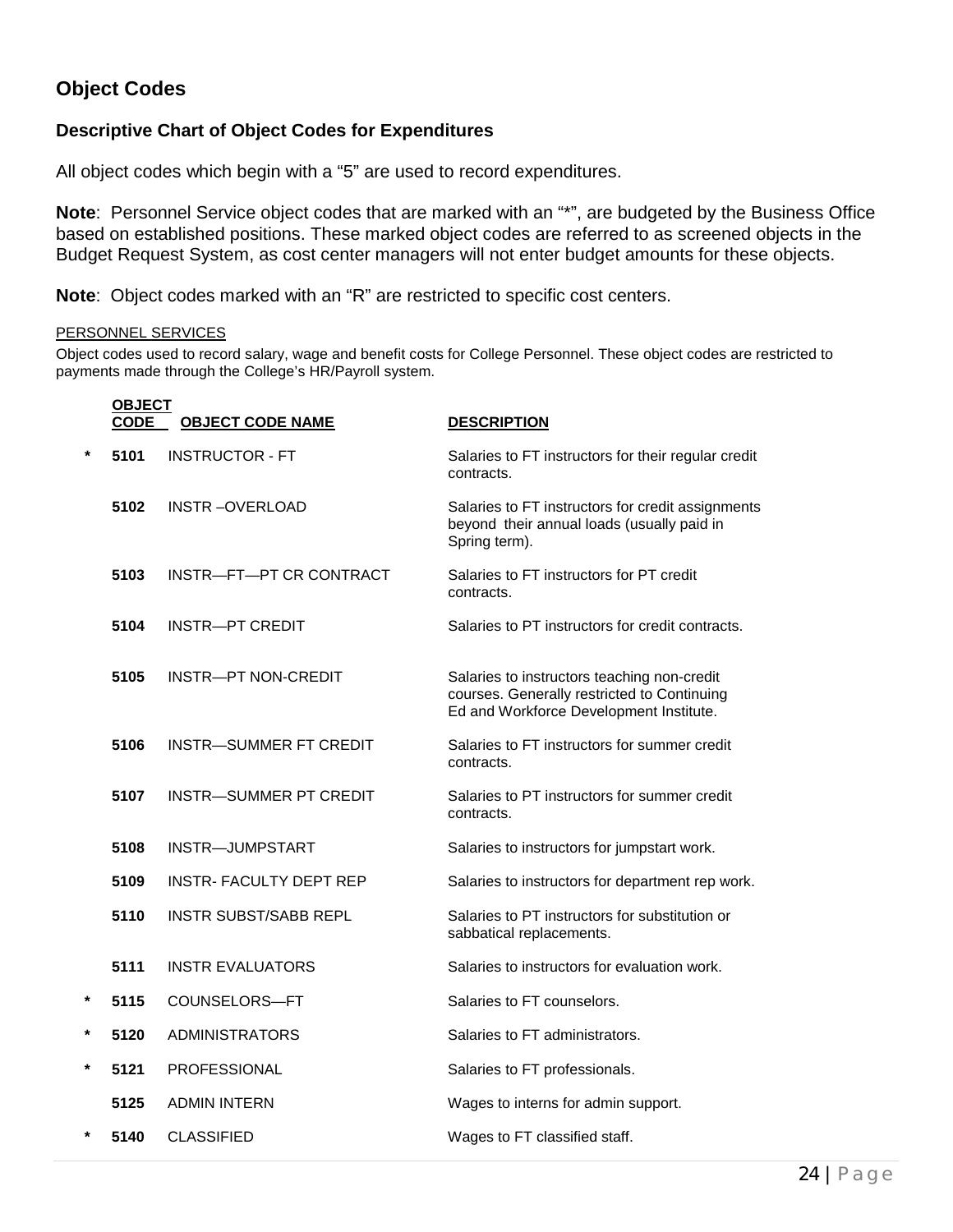| $\star$ | 5142 | <b>INSTRUCTIONAL ASSISTANT</b> | Wages to FT instructional assistants.                                                       |
|---------|------|--------------------------------|---------------------------------------------------------------------------------------------|
| $\star$ | 5150 | <b>OP/MAINT/PSA/IT TECH</b>    | Wages to staff on the Operations &<br>Maintenance, Public Safety and IT salary<br>schedule. |
| $\star$ | 5160 | <b>PT REGULAR</b>              | Wages to part-time regular personnel.                                                       |
|         | 5165 | <b>PT TEMPORARY</b>            | Wages to temporary employees paid through<br>the payroll system.                            |
|         | 5169 | <b>OVERTIME</b>                | Overtime and premium wage payments.                                                         |
| R.      | 5170 | <b>WORKSTUDY</b>               | Wages to students on Federal College Work<br>Study Program.                                 |
| *       | 5180 | F.I.C.A.                       | Required employer matching payroll taxes.                                                   |
| *       | 5185 | <b>RETIREMENT</b>              | Retirement program.                                                                         |
| $\star$ | 5186 | <b>HEALTH INSURANCE</b>        | Group health insurance.                                                                     |
| $\star$ | 5187 | <b>LIFE INSURANCE</b>          | Group life and accident insurance.                                                          |
| *       | 5188 | L.T.D. INSURANCE               | Group long-term disability insurance.                                                       |
| R       | 5191 | AWARDS                         |                                                                                             |
|         |      |                                | Payments for service awards.                                                                |
| *       | 5192 | UNEMPLOYMENT INSURANCE         | Reimbursement to the State of Nebraska<br>unemployment compensation plan.                   |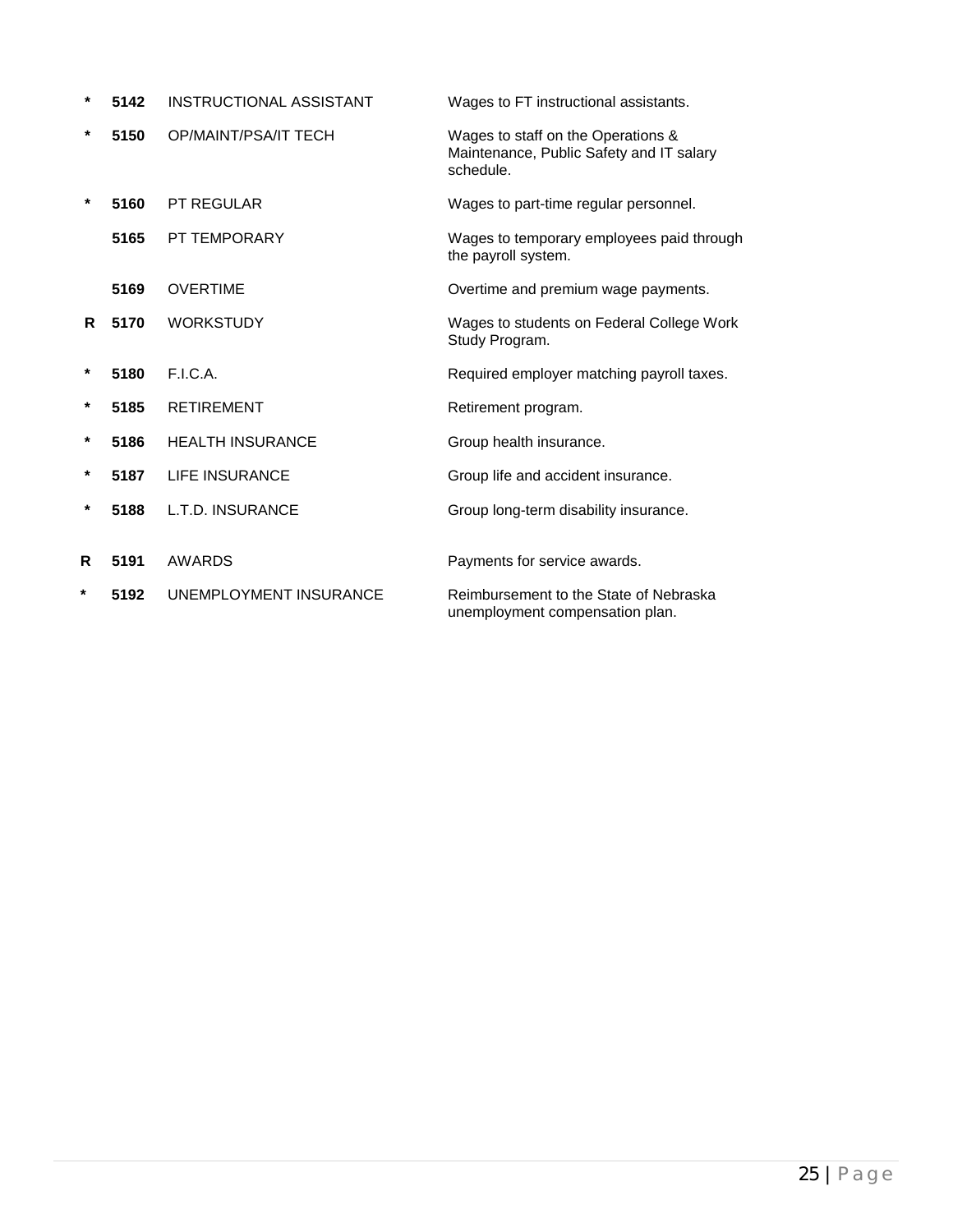#### GENERAL OPERATING EXPENSES

The following group of operating expense accounts is used to record payments for services or service-related costs for the operation of the College:

|    | 5209 | ALT. LEARNING PROMOTION           | Promotion of telecourses (restricted to<br>Marketing & PR).                                                                                                                                       |
|----|------|-----------------------------------|---------------------------------------------------------------------------------------------------------------------------------------------------------------------------------------------------|
|    | 5210 | <b>ADVERTISING</b>                | Print, voice and video advertising, excluding<br>advertisements for College employment<br>opportunities and telecourses.                                                                          |
|    | 5211 | <b>POSTAGE</b>                    | U.S. postal services, including postage meter<br>expense, other mail delivery services (UPS,<br>Federal Express), post office box rental, stamps,<br>postal registries and postal insurance fees. |
|    | 5212 | COMMUNICATIONS/PHONE              | Voice and data telecommunication and other<br>related services (excludes equipment purchases<br>and maintenance). Includes cell phone usage.                                                      |
| R. | 5213 | EMPLOYEE ADVERTISING              | Advertising for College employment/recruiting<br>opportunities.                                                                                                                                   |
| R. | 5216 | COLLEGE CATALOG                   | Printing of the College catalog (restricted to<br>Marketing & PR).                                                                                                                                |
| R. | 5217 | <b>INSURANCE</b>                  | Insurance premiums for physical damage<br>insurance on property, liability coverage and<br>surety bonds. Also includes payments for<br>uninsured losses and deductibles.                          |
| R  | 5219 | <b>BOOK BINDING</b>               | Book binding (restricted to Library).                                                                                                                                                             |
| R  | 5220 | <b>LIBRARY SUBSCRIPTIONS</b>      | Library subscriptions (restricted to Library).                                                                                                                                                    |
|    | 5221 | <b>DUES &amp; SUBSCRIPTIONS</b>   | Institutional dues, subscriptions and<br>memberships.                                                                                                                                             |
|    | 5222 | CONFERENCES/MEETINGS              | Registration fees for conferences/meetings and<br>approved expenditures for internal meetings.                                                                                                    |
|    |      |                                   | Other internal meeting costs should be<br>charged to more descriptive object codes;<br>e.g. rent of facilities, supplies, travel or<br>contractual services.                                      |
|    | 5223 | <b>GED APPLICATION FEES</b>       | <b>GED</b> application fees                                                                                                                                                                       |
|    | 5224 | <b>TRAINING REGISTRATION FEES</b> | Fees for training events.                                                                                                                                                                         |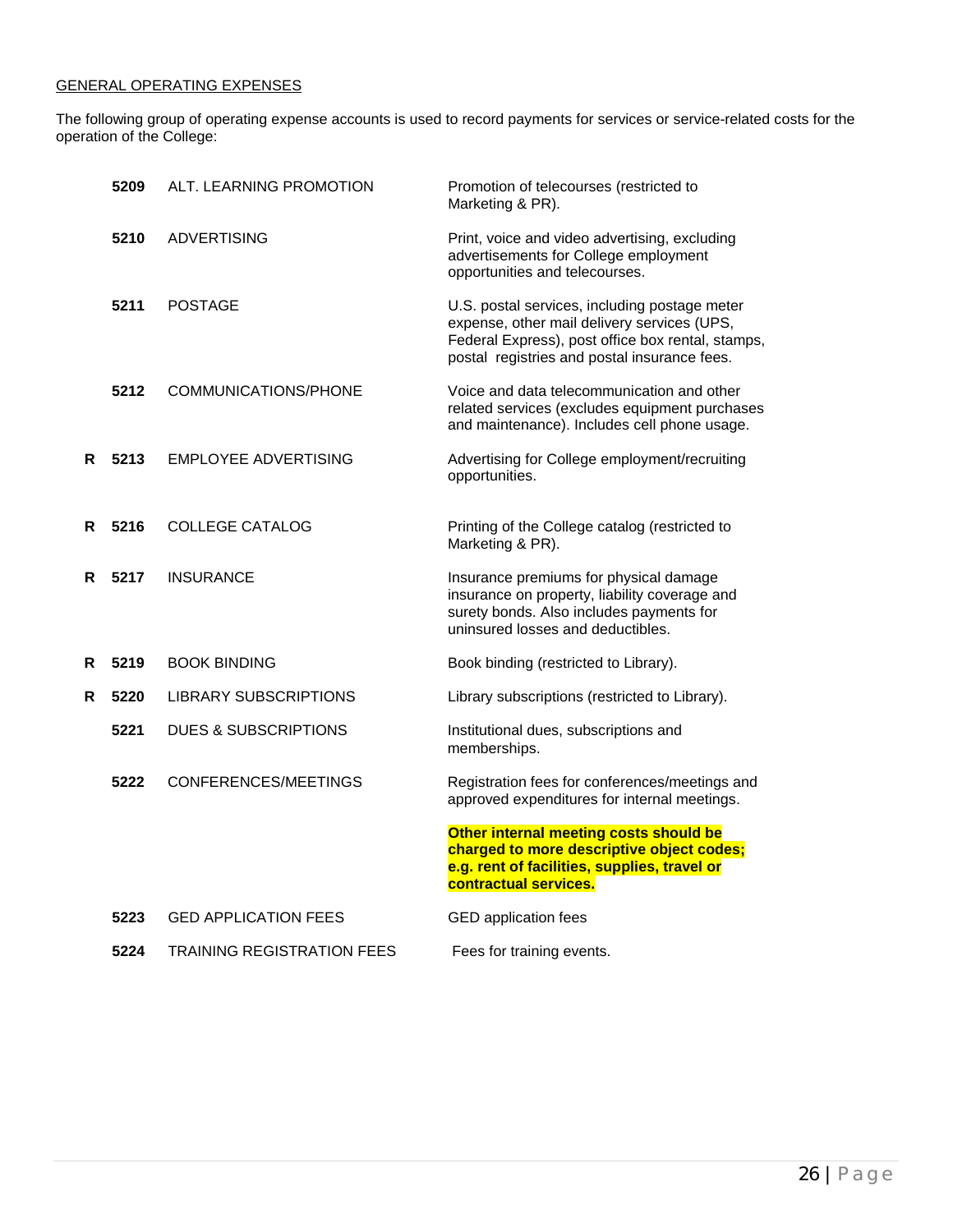| R  | 5225 | <b>EMPLOYEE RELOCATION</b>        | Personnel relocation costs, including meals,<br>lodging, moving of household goods and<br>mileage. Relocation expenses are restricted to<br>the extent authorized by College policy.                                                                                                                              |
|----|------|-----------------------------------|-------------------------------------------------------------------------------------------------------------------------------------------------------------------------------------------------------------------------------------------------------------------------------------------------------------------|
| R. | 5226 | <b>CANDIDATE RECRUITMENT</b>      | Recruitment of academic, administrative,<br>managerial and professional personnel.                                                                                                                                                                                                                                |
| R. | 5231 | <b>ELECTRICITY</b>                | Electricity (restricted to Facilities Mgmt.).                                                                                                                                                                                                                                                                     |
| R. | 5232 | NAT GAS/WATER/SEWER               | Natural gas, water and sewer and other<br>consumable energy commodities (restricted to<br>Facilities Mgmt.).                                                                                                                                                                                                      |
| R  | 5240 | <b>RENT-REAL PROPERTY</b>         | Rental space for classrooms, offices and<br>storage.                                                                                                                                                                                                                                                              |
|    | 5254 | <b>RENT-EQUIPMENT &amp; OTHER</b> | Rental or lease of all office furniture, equipment,<br>computer or communications equipment.                                                                                                                                                                                                                      |
|    | 5259 | <b>MEDIA LICENSE FEES</b>         | Films, leasing of TV programs and other audio-<br>visual media for classroom use, broadcasting or<br>alternative delivery.                                                                                                                                                                                        |
|    | 5260 | R & M REAL PROPERTY               | Repair and maintenance services of contracted<br>materials and labor for buildings. Use for fees<br>and permits. Do not include costs or services for<br>renovation projects that change the structure of<br>the building.                                                                                        |
|    | 5265 | <b>TEMP HELP AGENCY</b>           | Any temp help that is contracted through a third<br>party, like a temp agency.                                                                                                                                                                                                                                    |
|    | 5272 | R & M VEHICLES                    | Repair and maintenance services for vehicles.                                                                                                                                                                                                                                                                     |
|    | 5273 | R & M OTHER EQUIPMENT             | Repair and maintenance services for office<br>furniture, office equipment, machines, and all<br>other equipment. Excludes copiers and<br>vehicles.                                                                                                                                                                |
|    | 5275 | R & M COPIER EQUIPMENT            | Allocation of copier expenses based on actual<br>use. Repair and maintenance services for copier<br>equipment (includes maintenance agreements).                                                                                                                                                                  |
|    | 5280 | <b>PUBLISHING</b>                 | Publishing of brochures and the class schedule.                                                                                                                                                                                                                                                                   |
| R. | 5281 | <b>ELECTION COSTS</b>             | Cost of elections for Board of Governors.                                                                                                                                                                                                                                                                         |
| R. | 5288 | <b>RECOGNITION EXPENSE</b>        | Nominal plaques and miscellaneous recognition<br>supplies (restricted to HR and Staff<br>Development).                                                                                                                                                                                                            |
|    | 5289 | NON-EMPLOYEE TRAVEL               | Consultant travel expense, separate from<br>consulting fees. All reimbursements must be<br>supported by original detailed receipts for actual<br>expenses incurred. Includes all Student Travel<br>expenses. Travel expenses not supported by<br>original detailed receipts will be coded to Object<br>Code 5299. |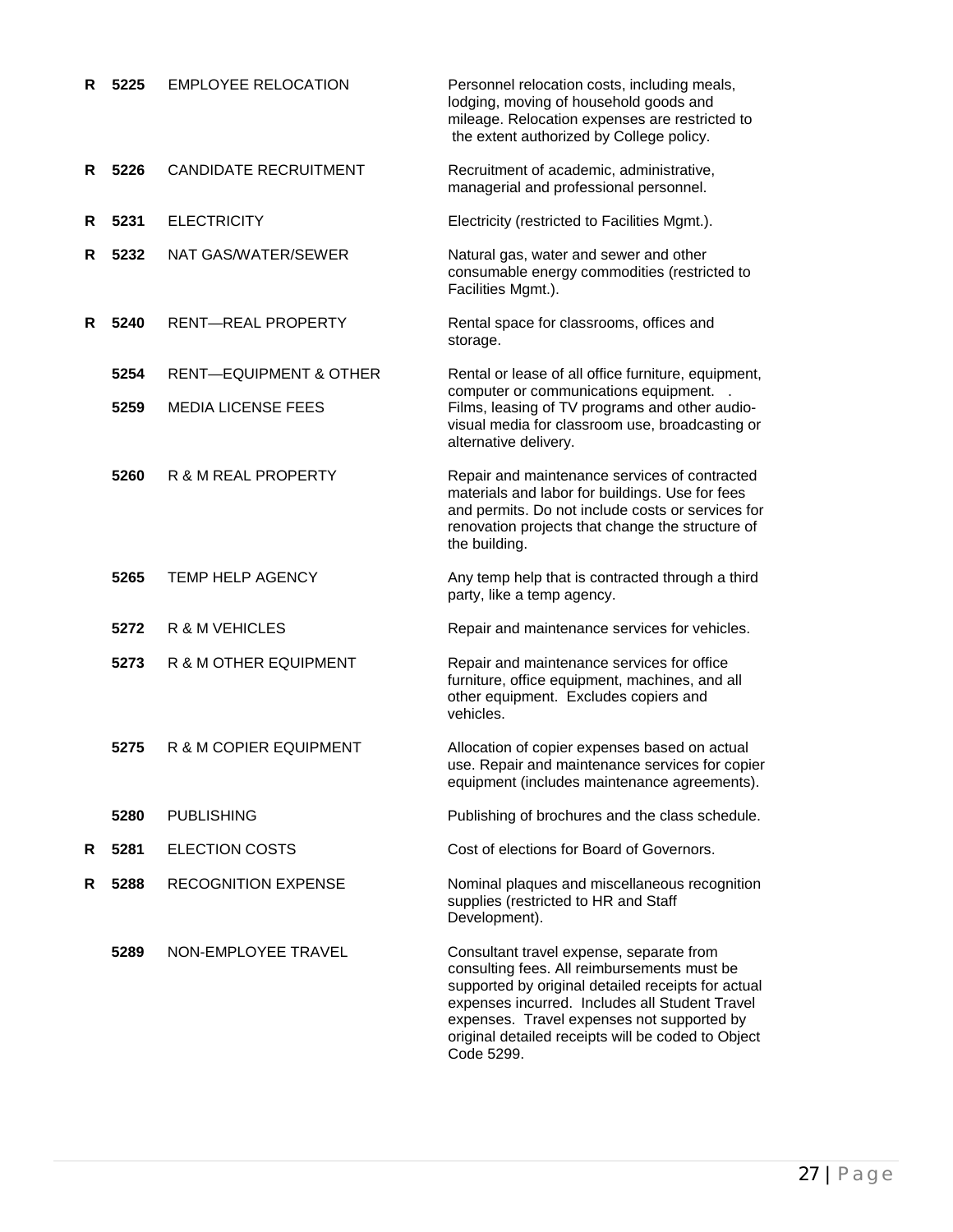| R  | 5291 | <b>LEGAL SERVICES</b>             | Legal counsel, court costs, and notary, appraisal<br>and witness fees.                                                                                                                                                                  |
|----|------|-----------------------------------|-----------------------------------------------------------------------------------------------------------------------------------------------------------------------------------------------------------------------------------------|
| R  | 5292 | <b>BANK SERVICE CHARGES</b>       | Bank service charges, including bank card<br>processing and discount fees.                                                                                                                                                              |
|    | 5293 | <b>CONTRACT INSTRUCTION</b>       | Contracted instruction. Restricted for use to<br>approved independent contractors. These<br>payments are subject to IRS Form 1099 MISC<br>reporting. Cannot be used to pay individuals<br>via the College HR/Payroll system.            |
|    | 5294 | <b>ARCHITECTS FEES</b>            | Professional services performed by architects.                                                                                                                                                                                          |
| R. | 5295 | ACCOUNTING/AUDITING               | Professional accounting and auditing services.                                                                                                                                                                                          |
|    | 5296 | <b>MANAGEMENT CONSULTING FEES</b> | Fees for management consultants.                                                                                                                                                                                                        |
|    | 5297 | SOFTWARE LICENSING                | Software purchasing and licensing use fees.<br>(Software is not a supply.)                                                                                                                                                              |
|    | 5298 | WEB PROCESSING SERVICES           | Software and other processing services that are<br>hosted externally (cloud based).                                                                                                                                                     |
|    | 5299 | OTHER CONTRACTUAL SERVICES        | Miscellaneous contractual services not<br>specifically classified elsewhere. These<br>payments are subject to IRS Form 1099Misc.<br>reporting. Includes payments to temporary<br>employment agencies for contracted temporary<br>staff. |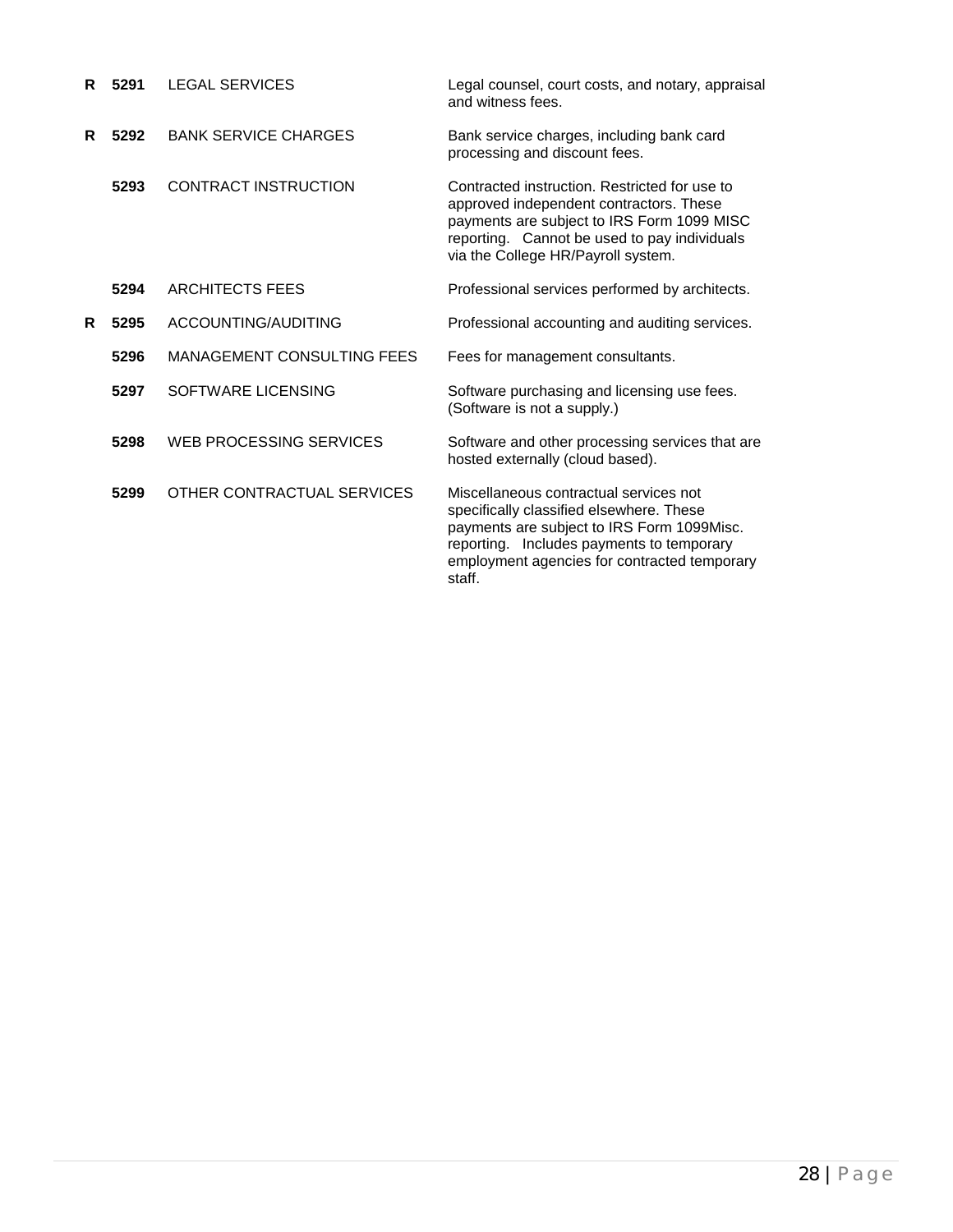#### OPERATING SUPPLIES

*Object codes used to record payments for the acquisition of consumable supplies and materials necessary for the operations of the College. Furniture and equipment beyond what would be considered office supplies, should be coded to account group 55XX - equipment.*

|   | 5310 | <b>OFFICE SUPPLIES</b>        | General office supplies used in department<br>offices, including paper, forms, publications,<br>printer ribbons,-small equipment items costing<br>less than \$100 per unit, and other general<br>supplies. |
|---|------|-------------------------------|------------------------------------------------------------------------------------------------------------------------------------------------------------------------------------------------------------|
|   |      |                               | Note: Use Object 5540 for bulk purchases of<br>small equipment items (less than \$100 per unit)<br>when purchase total exceeds \$1,000. e.g. 50<br>chairs @ \$70.                                          |
|   | 5320 | <b>CLASSROOM SUPPLIES</b>     | Supplies and repair parts used for instruction,<br>educational and recreational programs, including<br>instruction and teaching aids, and books.                                                           |
|   | 5322 | <b>TESTING SUPPLIES</b>       | Supplies for testing.                                                                                                                                                                                      |
|   | 5330 | <b>CUSTODIAL SUPPLIES</b>     | Supplies for custodial use.                                                                                                                                                                                |
|   | 5331 | <b>UNIFORMS</b>               | Uniforms for College staff.                                                                                                                                                                                |
|   | 5341 | SAFETY PROJECTS               | Safety supplies.                                                                                                                                                                                           |
|   | 5351 | <b>LIBRARY MATERIALS</b>      | Books, publications and films, museum<br>materials, and specimens for inclusion in a<br>library collection (restricted to Library).                                                                        |
|   | 5360 | <b>MAINTENANCE SUPPLIES</b>   | Materials and supply items used for repair and<br>maintenance of property and buildings.<br>Do not use for construction or renovation<br>projects that change the structure of a building.                 |
|   | 5370 | <b>GROUNDS SUPPLIES</b>       | Supplies used to maintain grounds.                                                                                                                                                                         |
|   | 5380 | <b>VEHICLE/EQUIP SUPPLIES</b> | Miscellaneous vehicle supplies.                                                                                                                                                                            |
|   | 5381 | .GASOLINE                     |                                                                                                                                                                                                            |
|   | 5382 | <b>DIESEL FUEL</b>            |                                                                                                                                                                                                            |
|   | 5383 | NATURAL GAS FOR VEHICLES      |                                                                                                                                                                                                            |
|   | 5384 | <b>PROPANE</b>                |                                                                                                                                                                                                            |
| R | 5395 | <b>RESALE MERCHANDISE</b>     | Merchandise for resale (restricted to Auxiliaries).                                                                                                                                                        |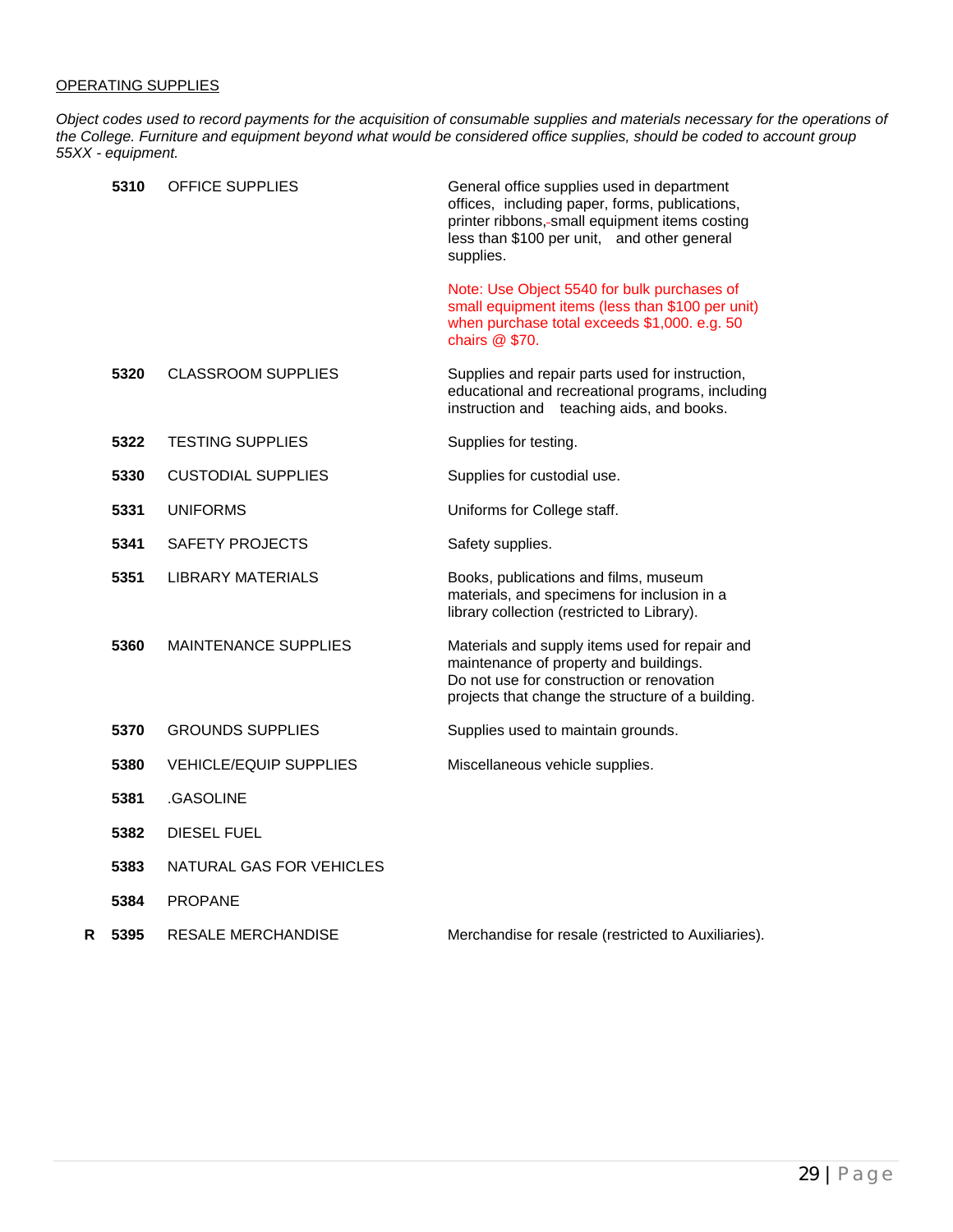#### **TRAVEL**

Object codes used to record the cost of travel by College personnel.

| 5410 | TRAVEL-LOCAL           | Travel between the campuses and centers and<br>on approved business within the four-county<br>area.                  |
|------|------------------------|----------------------------------------------------------------------------------------------------------------------|
| 5413 | TRAVEL-COLLEGE VEHICLE | College vehicle usage.                                                                                               |
| 5430 | TRAVEL-LONG DISTANCE   | Travel overnight and beyond the four-county<br>area. Includes meals, lodging, airfare and<br>miscellaneous Expenses. |

#### CAPITAL OUTLAY

Object codes used to record furniture and equipment purchases. All requested furniture and equipment is budgeted for in object code 5500, but must be recorded in the appropriate object code when purchased.

|    | 5500 | <b>BUDGETED CAPITAL ASSETS</b>                         | Used for budget only. Do not use to record<br>actual expenditures.                                                                                                                                                                                                                                 |
|----|------|--------------------------------------------------------|----------------------------------------------------------------------------------------------------------------------------------------------------------------------------------------------------------------------------------------------------------------------------------------------------|
| R  | 5510 | LAND                                                   | Land.                                                                                                                                                                                                                                                                                              |
| R  | 5511 | <b>LAND IMPROVEMENTS</b>                               | Major land improvements include construction of<br>interior roads, parking lots, fencing, and are<br>exhaustible over time. Project #s must be used<br>to identify separate improvement projects.                                                                                                  |
| R. | 5521 | <b>BUILDINGS &amp;</b><br><b>BUILDING IMPROVEMENTS</b> | Construction of new buildings, structures and<br>renovation projects that change the structure of<br>a building. Includes services and materials that<br>become a permanent part of the structure and<br>cannot be removed. Project #s must be used to<br>identify separate buildings or projects. |
|    | 5530 | <b>CAPITALIZED EQUIPMENT</b>                           | Movable furniture and equipment with a cost<br>greater than or equal to \$5,000 per unit.                                                                                                                                                                                                          |
|    | 5540 | NON-CAPITALIZED EQUIPMENT                              | Movable furniture and equipment with a cost<br>greater than \$100 per unit but less than \$5,000<br>per unit. Also use Object 5540 for bulk<br>purchases of small equipment items (less than<br>\$100 per unit) when purchase total exceeds<br>\$1,000. e.g. 50 chairs @ \$70.                     |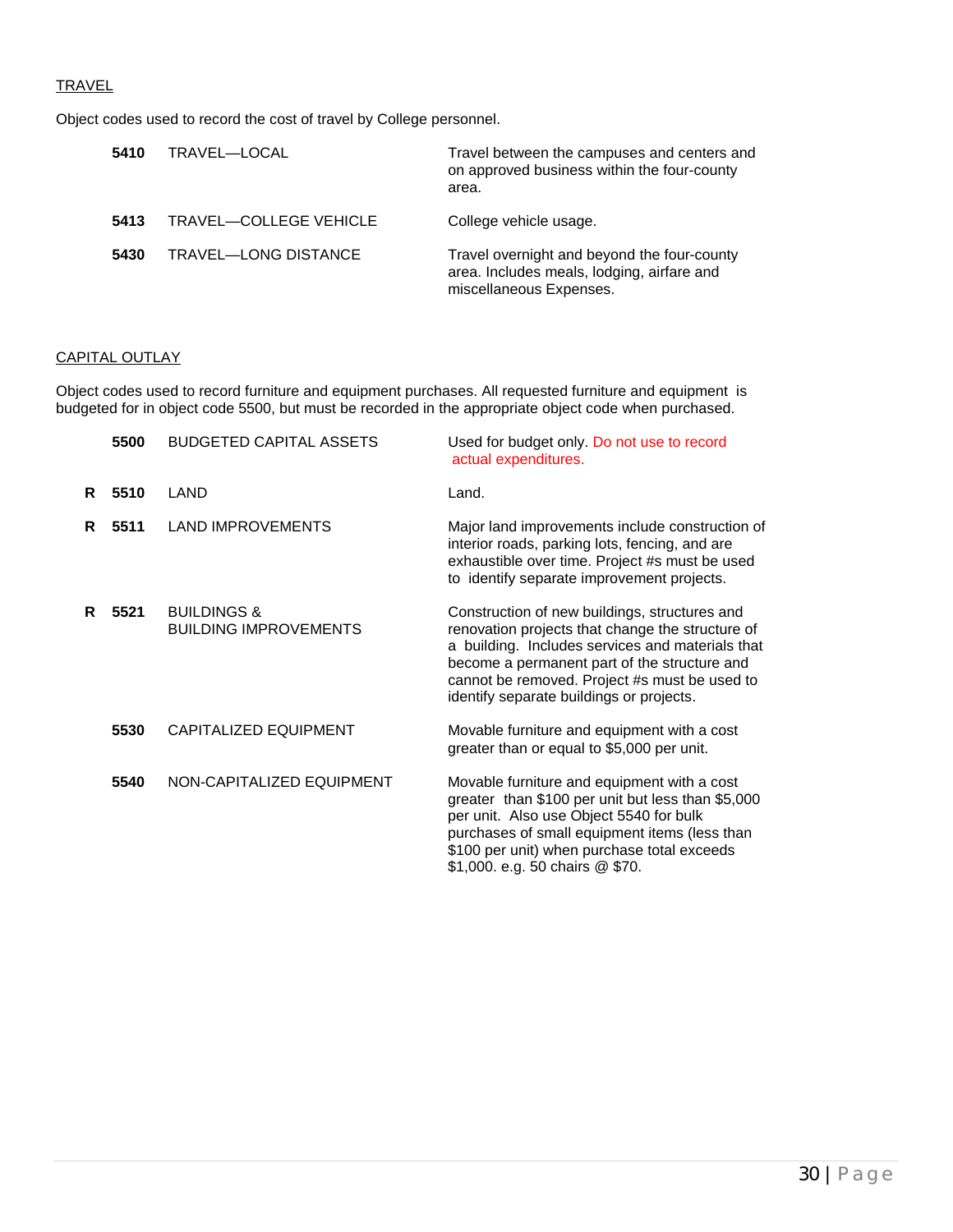### <span id="page-32-0"></span>**Interdepartmental Charges**

Interdepartmental Charges (also referred to as "charge backs") are defined as items or services performed by a College department for the benefit of another College department.

| <b>Central Stores</b>                          | Stocks only copier supplies and items printed with the Metropolitan<br>Community College logo (letterhead, miscellaneous College forms,<br>notepads, folders, etc.). Most computer supplies, computer and copier<br>paper, and miscellaneous office supplies should be purchased directly<br>through Office Depot Business Services Division or designated vendors.<br>This includes paper for departmental and shared copy machines and<br>printers. Cost center managers should build these direct purchases<br>into their budget requests.                                                                                                                      |
|------------------------------------------------|--------------------------------------------------------------------------------------------------------------------------------------------------------------------------------------------------------------------------------------------------------------------------------------------------------------------------------------------------------------------------------------------------------------------------------------------------------------------------------------------------------------------------------------------------------------------------------------------------------------------------------------------------------------------|
| <b>Copier Use</b>                              | Allocations to each cost center will be based on a "cost per copy"<br>charge of two cents to cover all costs associated with the copier except<br>for paper. If several cost centers utilize the same area copier, each will<br>be charged a percentage of the estimated usage. Cost center managers,<br>with the help of the Business Office, will need to budget for their<br>copier usage in object code 5275.                                                                                                                                                                                                                                                  |
| <b>Duplicating Center</b>                      | There will be a charge for all jobs taken to the Duplicating Center. A<br>Duplicating Request Form is required before any work will be done.<br>Cost centers will be charged appropriately. It is especially important for<br>grants and other special funded projects to go through the Duplicating<br>Center in order to accumulate cost information. An auxiliary cost center<br>was established for the Duplicating Center. Paper supplies and<br>maintenance of the copiers in the Duplicating Center are offset by the<br>charges to cost centers for duplicating jobs. Cost center managers<br>should build duplicating expense into their budget requests. |
| <b>Culinary Services</b>                       | Procedures are in place for Culinary Services to charge Cost centers for<br>services provided. Cost center managers should budget for these<br>expenses.                                                                                                                                                                                                                                                                                                                                                                                                                                                                                                           |
| <b>Graphic Arts</b>                            | Procedures are in place for Graphic Arts to charge cost centers for<br>services provided. Cost center managers should budget for these<br>expenses.                                                                                                                                                                                                                                                                                                                                                                                                                                                                                                                |
| <b>Instructional Design</b><br><b>Services</b> | Procedures are in place to charge cost centers for services provided.<br>Cost center managers should budget for these expenses.                                                                                                                                                                                                                                                                                                                                                                                                                                                                                                                                    |
| <b>Mailroom</b>                                | Costs are allocated to individual cost centers based upon completed<br>mailing request forms accompanying mailings of over 100 pieces. Cost<br>center managers should budget for these expenses.                                                                                                                                                                                                                                                                                                                                                                                                                                                                   |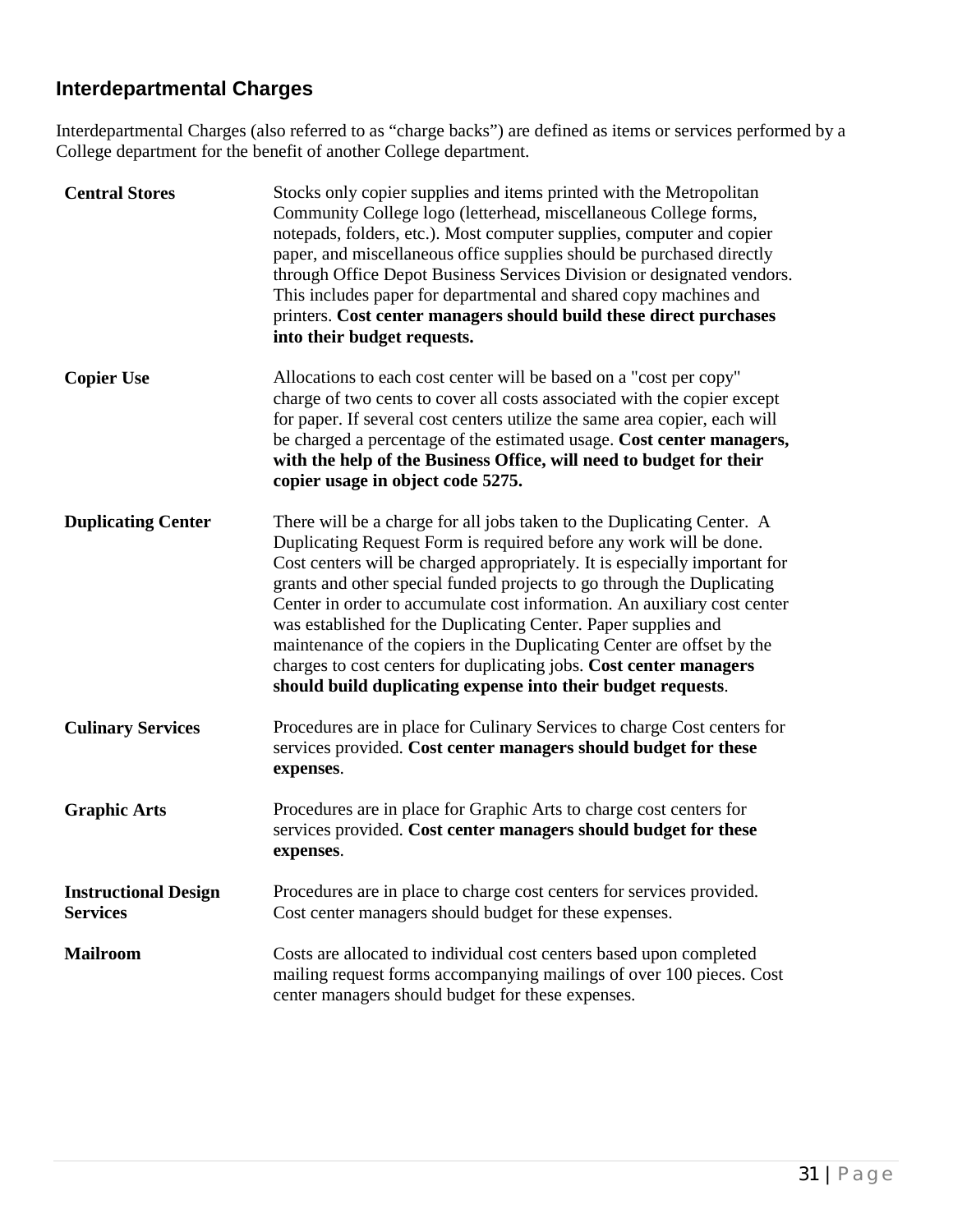| <b>Motor Vehicle Pool</b> | Many college-owned "specific use" vehicles (Public Safety, Central<br>Stores, etc.) will be charged directly to the cost center/area that uses<br>them.                                                                                                                                                                                                                                                                                                                                                                                                                                                                                                                  |  |  |
|---------------------------|--------------------------------------------------------------------------------------------------------------------------------------------------------------------------------------------------------------------------------------------------------------------------------------------------------------------------------------------------------------------------------------------------------------------------------------------------------------------------------------------------------------------------------------------------------------------------------------------------------------------------------------------------------------------------|--|--|
|                           | Repair, maintenance, fuel and replacement costs of college-owned<br>"general use" vehicles will be charged to an auxiliary cost center and<br>will be offset by charges to user cost centers at the rate of \$0.58 per<br>mile. Cost center managers are responsible for budgeting for this<br>college vehicle use charge.                                                                                                                                                                                                                                                                                                                                               |  |  |
| <b>Grant Charge Backs</b> | There will be a charge back for new telephone instruments and<br>installation of voice, video, or data cable necessary for setup of grant<br>related projects. The cost of installing voice communications is \$600.<br>This cost covers the cost of the telephone instrument and the telephone<br>switch port. A cost is also being assessed for installation of new voice,<br>video and data jacks. The cost per jack (one jack connection is required<br>for device such as a computer, printer, telephone or fax machine) is<br>\$110. This figure was derived from costs associated with labor and<br>parts. Cost center managers should budget for these expenses. |  |  |